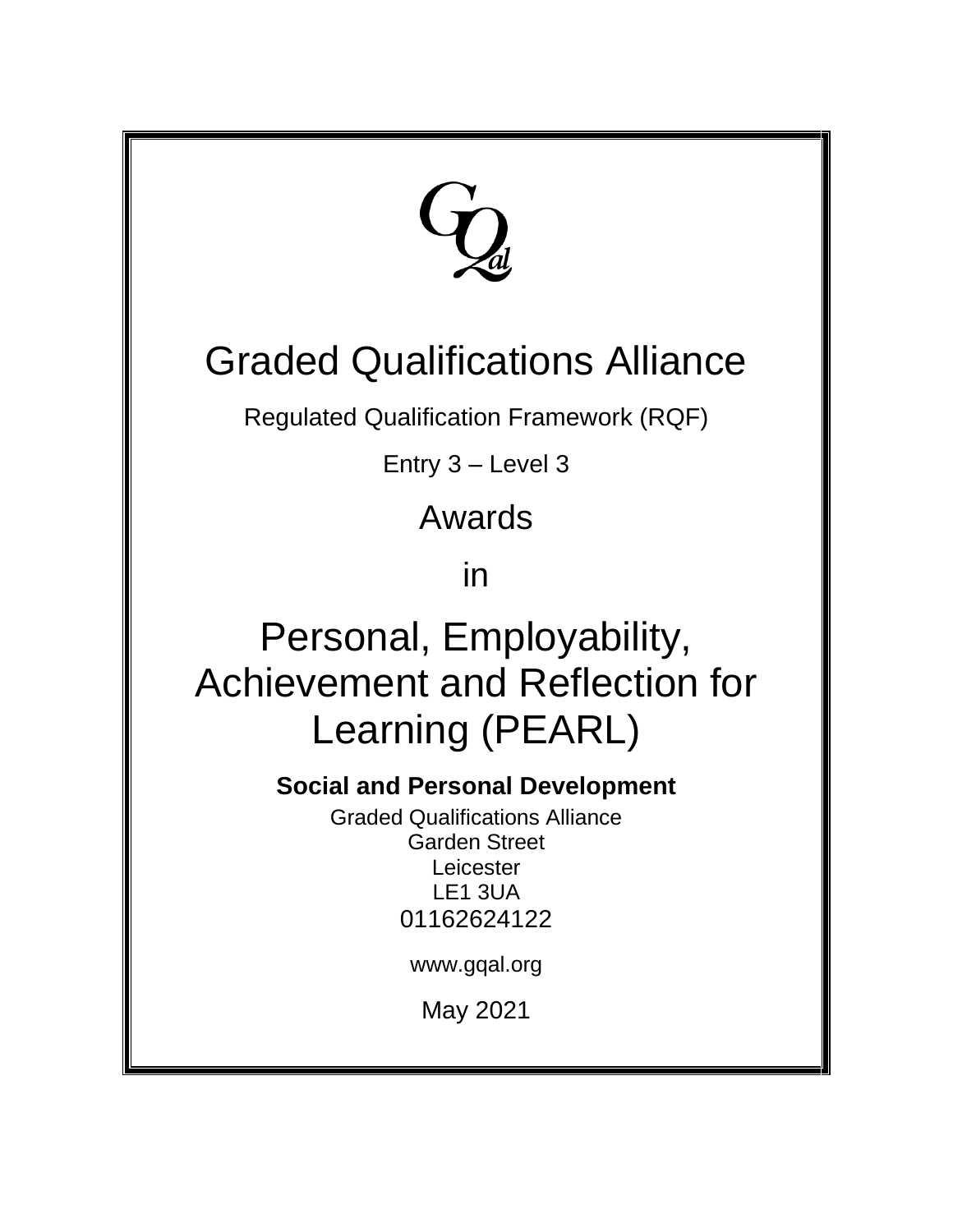### **Contents**

| No. | <b>Subject</b>                                           | Page<br>No. |
|-----|----------------------------------------------------------|-------------|
| 1.  | <b>GQAL PEARL Award Specification Rationale</b>          | 3           |
| 2.  | <b>RQF Levels and GQAL PEARL Award Grades</b>            | 4           |
| 3.  | Programme of Study                                       | 4           |
| 4.  | Progression ~ within the PEARL Award                     | 5           |
| 5.  | Progression ~ Employment or to other Programmes of Study | 5           |
| 6.  | <b>Target Groups</b>                                     | 6           |
| 7.  | Learning Outcomes and Assessment Criteria                | 6           |
| 8.  | Content                                                  | 11          |
| 9.  | <b>Total Qualification Time</b>                          | 11          |
| 10. | Assessments - including remote assessments               | 12          |
| 11. | <b>Availability of Assessments</b>                       | 13          |
| 12. | <b>Entry Details</b>                                     | 13          |
| 13. | <b>Assessment Objectives</b>                             | 13          |
| 14. | Weightings for the Assessment of the Constructs          | 16          |
| 15. | Placing Candidates on a Grade                            | 16          |
| 16. | Marking a Candidates Performance within the Grade        | 16          |
| 17. | <b>Mark Scheme</b>                                       | 17          |
| 18. | <b>Levels of Achievement</b>                             | 18          |
| 19. | Reasonable Adjustments and Special Considerations        | 19          |
| 20. | Awarding                                                 | 19          |
| 21. | <b>Repeats of Assessments</b>                            | 19          |
| 22. | <b>Issue of Results</b>                                  | 19          |
| 23. | Language and Bias                                        | 19          |
| 24. | <b>Statutory Requirements</b>                            | 19          |
| 25. | Specification end date                                   | 19          |
|     | Appendix 1 ~ Construct Characteristics                   | 20          |
|     | Appendix 2 ~ Involved Assessor Mark and Notation Form    | 32          |
|     | Exemplar Involved Assessor Mark and Notation Form        | 33          |
|     | Appendix 3 ~ Candidate Assessment Record Form            | 34          |

#### **The Graded Qualifications Alliance PEARL AWARD QUALIFICATION NUMBERS:**

| Entry 3 | 600/2092/1 |
|---------|------------|
| Level 1 | 600/2110/X |
| Level 2 | 600/2111/1 |
| Level 3 | 600/2112/3 |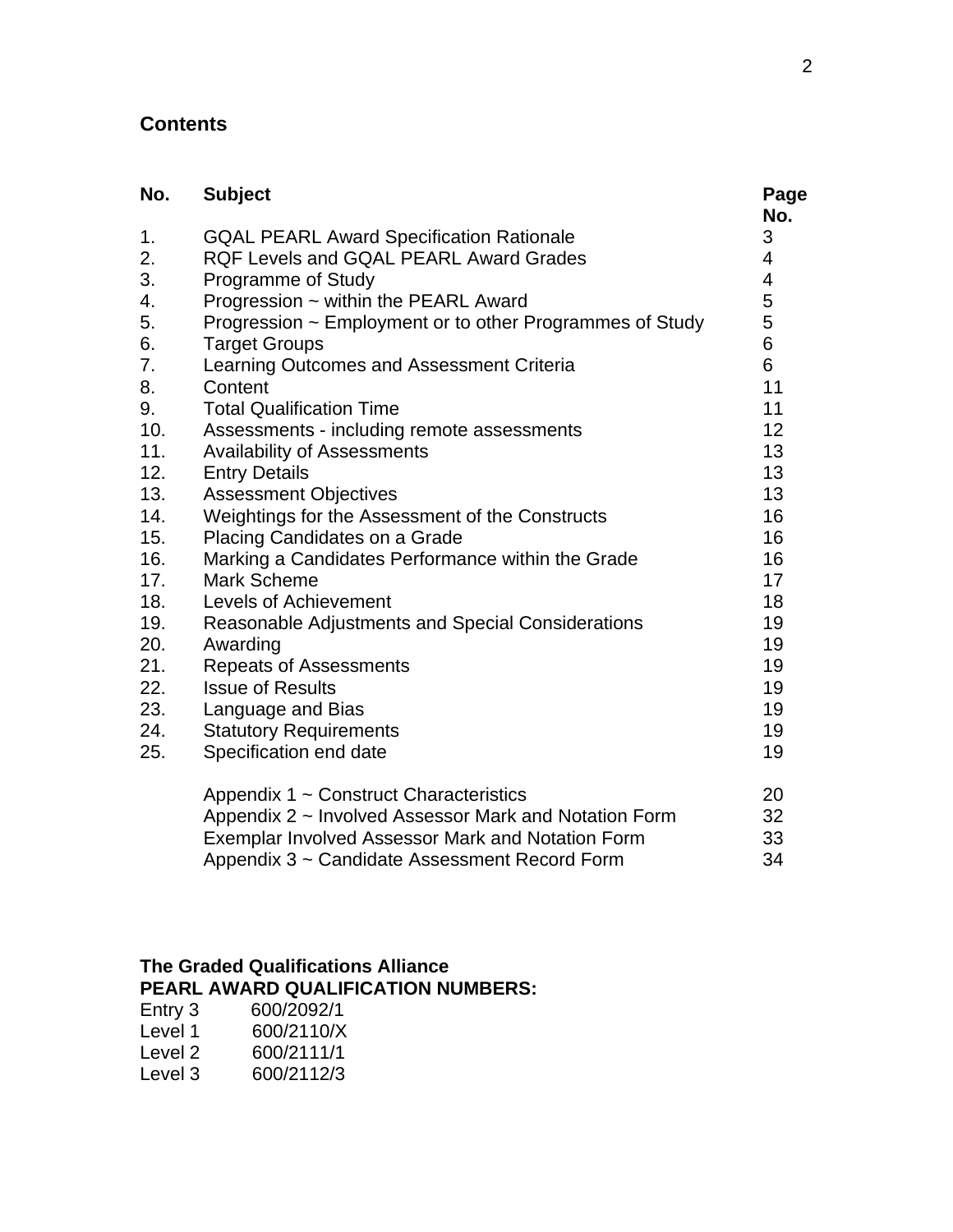#### **1. GQAL PEARL Award Specification Rationale**

This specification is designed to provide a generic performance based learning and assessment framework which enables organisations to plan a Programme of Study that develops, measures and assesses a range of key social, personal and employability skills. These social, personal and employability skills, or competencies, cluster within the five Constructs that form the Social and Personal Development (SPD) unit of the PEARL Award: self-awareness, social skills, managing feelings, empathy, and motivation.

The PEARL Award specification enables GQAL trained Involved (Internal) Assessors to work with candidates to develop the acquisition of knowledge and understanding of these skills in a wide range of settings (e.g. in the classroom setting, college setting, community setting, and work settings including retail, care, childcare, media, arts related, sports related, beauty therapy, hairdressing, customer services, and front of house). The GQAL trained Involved (Internal) Assessor assesses the application of these social, personal and employability skills by using the PEARL Award assessment framework that sits within the specification. The assessment framework enables GQAL trained Involved (Internal) Assessors to effectively and consistently assess candidates skills.

The wide range of settings in which the specification may be used requires a framework that is flexible in terms of delivery, yet rigorous in terms of assessment and standards.

The PEARL Award measures performance in terms of social, personal and employability skills through the acquisition of transferable knowledge and abilities; and by placing an emphasis on the importance of reflective practice because it:

- covers a range of both intra and inter personal skills;
- promotes self-reflective practice;
- provides the basis for authentic, purposeful and coherent assessments of individual performance;
- provides a system of checks and balances to ensure that the performance-based assessment is consistent.

The PEARL Award specification provides a coherent assessment framework at Entry 3 and Levels 1, 2 and 3 of the Regulated Qualification Framework (RQF). Awards are made on the basis of assessment information gathered in the first and second stages by Involved (Internal) Assessor and in the third stage and final stage by an Independent (External) Assessor. This is a 'show and tell' approach that uses observations and interviews to assess the information demonstrated by the candidate. Awards may be made as a Pass, Pass with Merit or Pass with Distinction for each grade.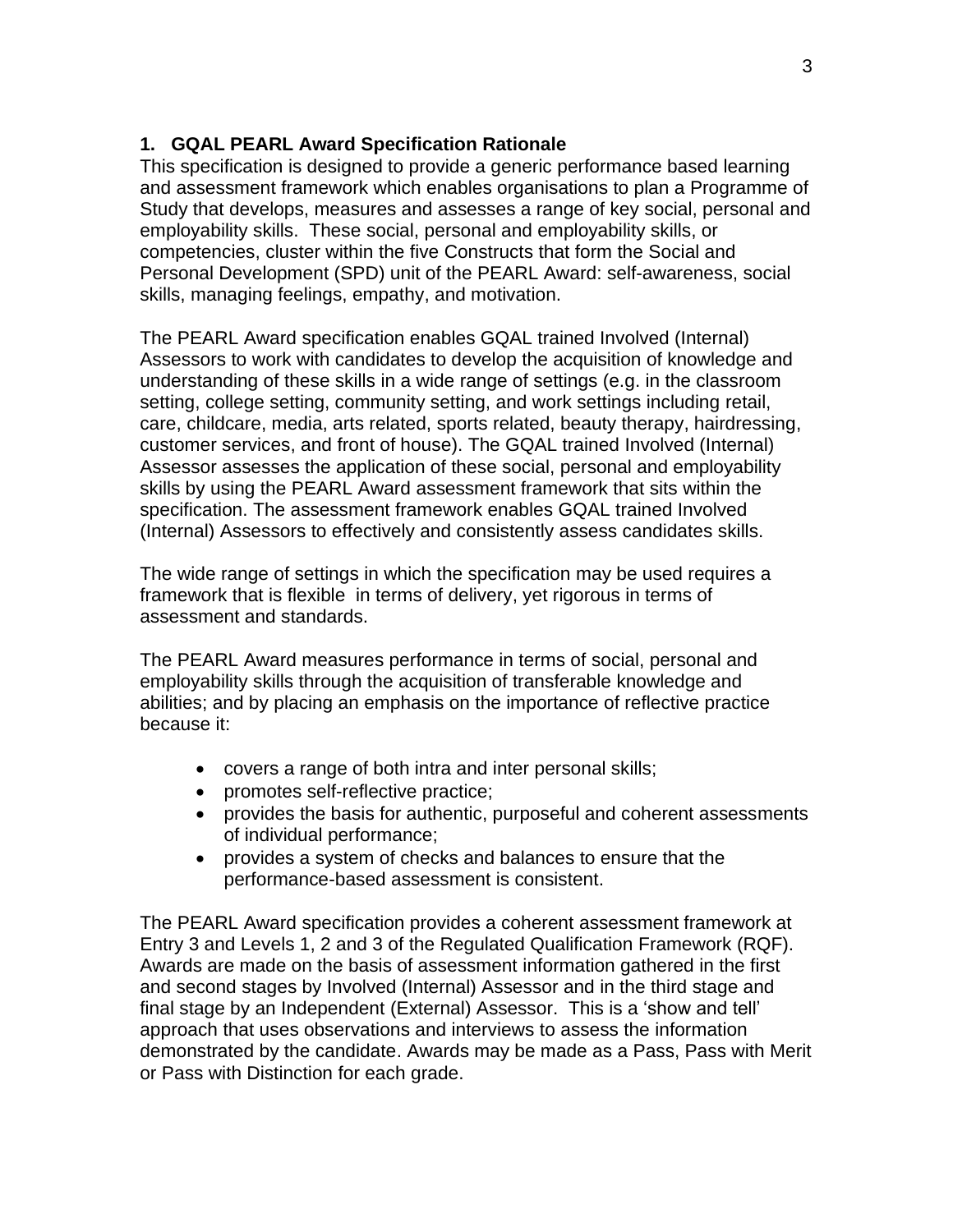The structure of the assessments and the method of assessment require candidates to demonstrate:

- levels of performance that demonstrate or exceed the minimum expectations for the grade described in the specification;
- ability to identify, describe and discuss key characteristics of the grade relevant to the context and setting in which they operate;
- enagement in practical and reflective practice.

#### **2. RQF Levels and GQAL PEARL Award Grades**

There are two PEARL Award grades at RQF Entry 3 and eight PEARL Award grades covering RQF Levels 1 – 3.

| <b>RQF Levels</b> | <b>GQAL PEARL</b><br><b>AWARD</b><br><b>GRADES</b> |
|-------------------|----------------------------------------------------|
|                   | 8                                                  |
| 3                 | 7                                                  |
|                   | 6                                                  |
| 2                 | 5                                                  |
|                   | 4                                                  |
|                   | 3                                                  |
|                   | $\overline{2}$                                     |
|                   |                                                    |
| <b>ENTRY 3</b>    | Д                                                  |
|                   |                                                    |

#### **3. Programme of Study**

A Programme of Study based on the PEARL Award specification is intended to place a clear emphasis on the development of social, personal and employability skills.

The way the Programme of Study is structured is determined by the organisation itself, (e.g the school, college, community organisation, training provider or business). The structure should offer the candidate the scope to follow a programme that progressively encourages a comprehensive understanding of their social, personal and employability skills in settings and contexts that are appropriate for them. To reinforce knowledge and understanding of the expected skills, the specification clearly emphasises the requirement for candidate participation and engagement in reflective practice.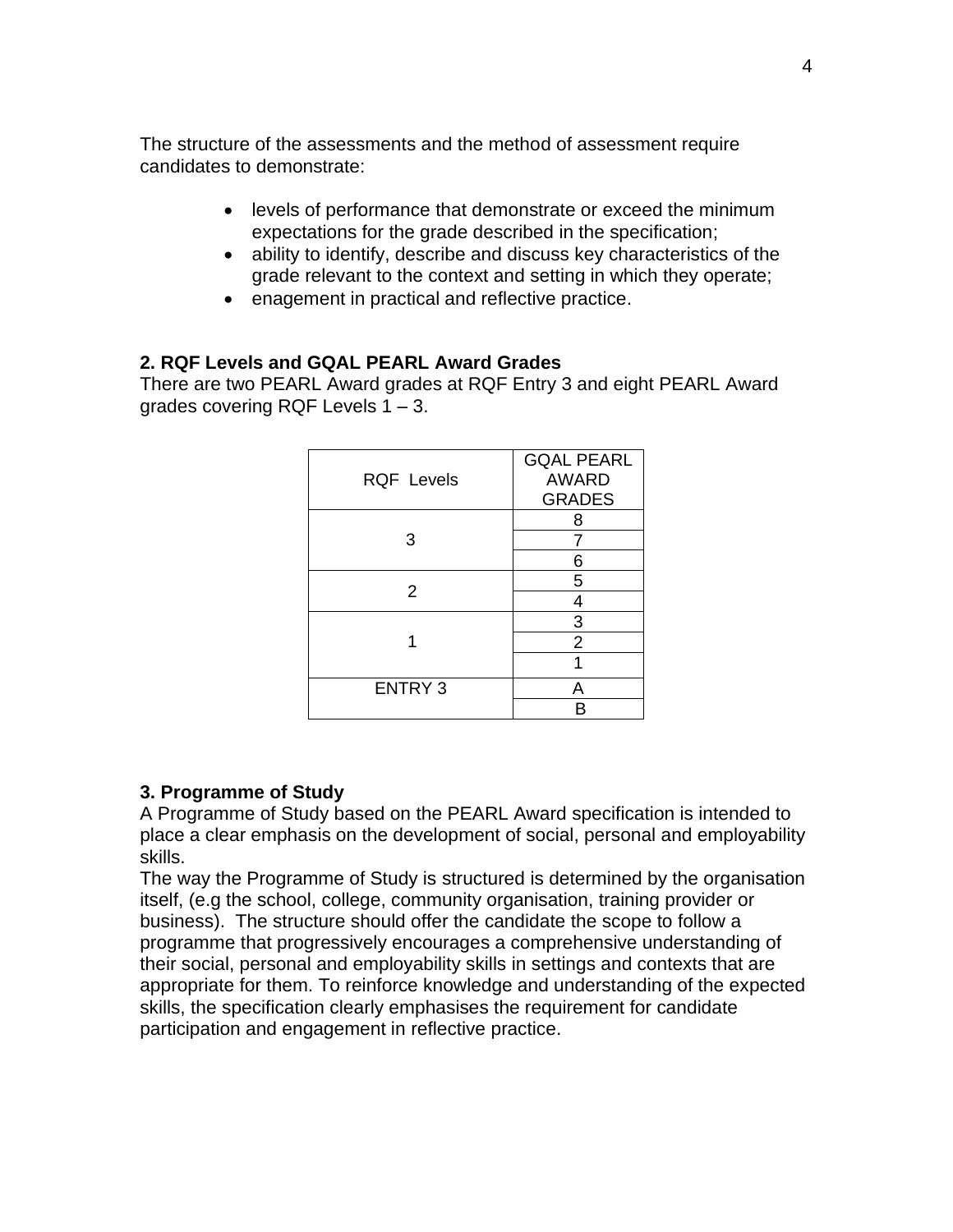Programmes of Study and learning opportunities based on this specification should provide appropriate coverage of the following specification aims:

- active and purposeful engagement of candidates in activities that develop social, personal and employability skills within a coherent and structured context or setting;
- opportunities to effectively demonstrate the qualities, skills and attributes described as the minimum expectations for performance at the grade for which an award is being sought;
- practical work based on sound principles that pay due regard to the health, safety and well being of those involved.

Opportunities should be provided in all Programmes of Study to encourage the development of social and personal skills related to work:

- personal responsibility and resilience;
- co-operation and teamwork;
- self-expression and self-esteem;
- a willingness to address weaknesses;
- critical thinking and analytical skills;
- personal organisational and problem solving skills;
- an awareness of the job market.

Centres may apply to GQAL to run a Programme of Study via an on-line learning platform.

#### **4. Progression - Within the PEARL Award**

Progression within the PEARL Award is achieved through the graded assessment structure. This specification provides for two Grades at RQF Entry 3 (grades B and A) and eight grades covering RQF Levels  $1 - 3$ , each progressively differentiated by outcome.

These opportunities for progression underline the contribution of the qualification to the RQF for learners involved in the development of their social, personal and employability skills. Individual candidates can pursue this graded assessment award as a stand-alone qualification or alongside other traditional qualifications on the RQF, as part of their social, personal or professional development.

#### **5. Progression - Employment or to other Programmes of Study**

The generic nature of the social, personal and employability skills developed whilst studying on the PEARL Award will give candidates the skills and attributes required to access work, progress within their current work or apply for other vocationally related qualifications that are more specific to their individual career aim.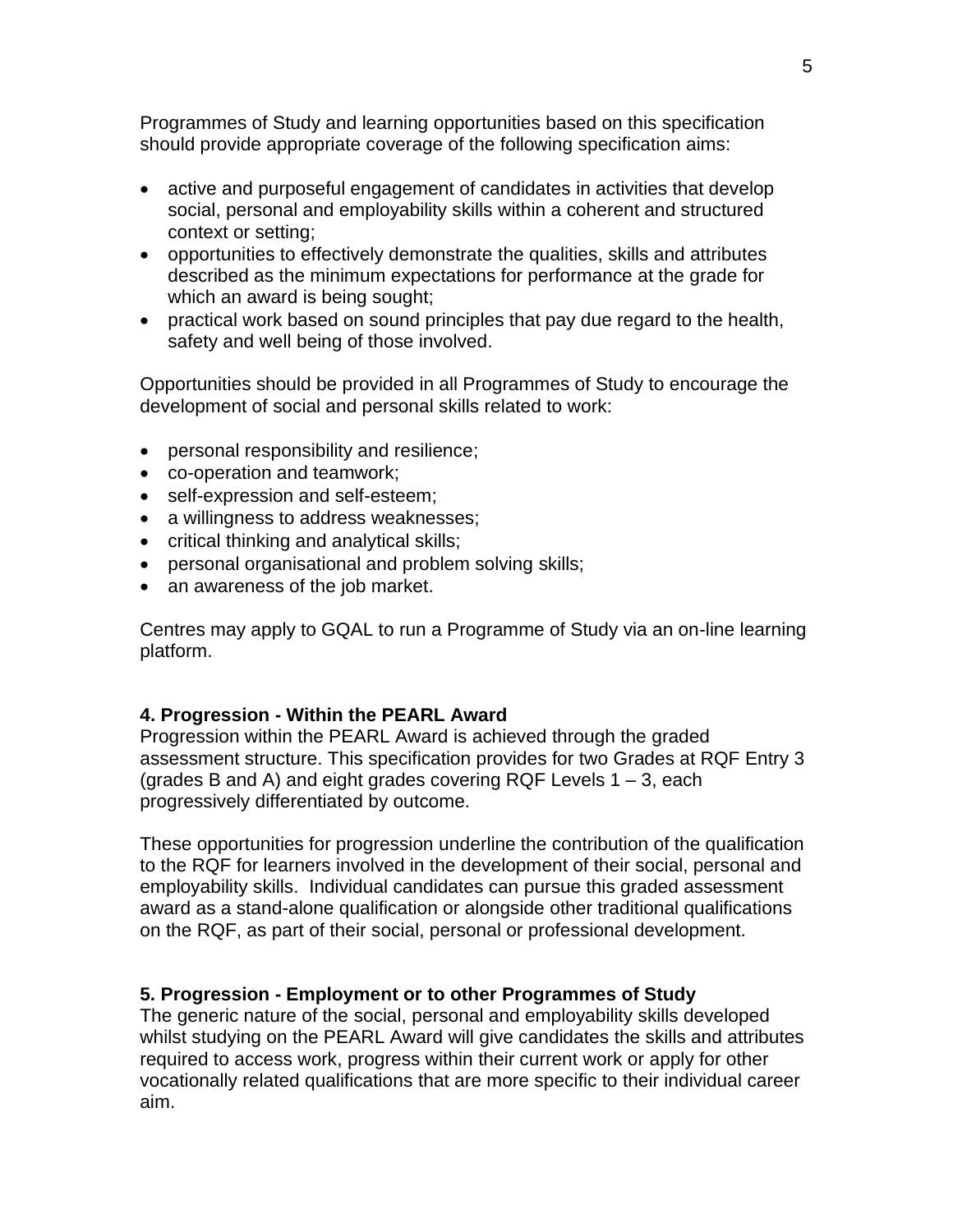#### **6. Target Groups**

The PEARL Award is aimed at a wide range of people, regardless of age. It includes learners in formal and informal education and training establishments (such as schools, colleges, higher education and training providers), candidates in community settings and candidates in employment who are undergoing staff development in the workplace.

The PEARL Award is intended for anyone who needs to develop and/or have recognised their social, personal and employability skills, as outlined below in the specification overview. Where necessary special considerations will be given by GQAL to meet specific needs of candidates. Any requests for special considerations should be made by the centre to GQAL prior to the final assessment taking place. See page 19, section 19.

No prior learning or specific ability is required for entry on to a PEARL Award Programme of Study. However, candidates can expect to be assessed at a grade appropriate to their experience regardless of any other level of study or job role they may be engaged with.

#### **7. Learning Outcomes and Assessment Criteria**

Each grade within the PEARL Award has its own set of learning outcomes and assessment criteria. For each grade, achievement will be awarded as a Fail, Pass, Pass with Merit, or Pass with Distinction, depending on the extent to which the skills are demonstrated by the candidate. Each grade requires the demonstration of the minimum levels of skills that are set out in the learning outcomes and assessment criteria. The award requires candidates to demonstrate achievement through performance and where specified, to be observed and answer questions set by the Independent (External) Assessor.

| $\mid$ Title: | Personal Employability, Achievement and Reflection for |
|---------------|--------------------------------------------------------|
|               | Learning (Social and Personal Development)             |
| Level:        | Entry 3                                                |
| QN:           | 600/2092/1                                             |
| Grade:        | в                                                      |

| <b>Learning Outcomes</b>                                                                                                                                        | <b>Assessment Criteria</b>                                                                                                                                     |
|-----------------------------------------------------------------------------------------------------------------------------------------------------------------|----------------------------------------------------------------------------------------------------------------------------------------------------------------|
| The Candidate will:                                                                                                                                             | The Candidate can:                                                                                                                                             |
| Be able to demonstrate basic social<br>and personal skills to carry out<br>structured tasks and activities in a<br>familiar context under close<br>supervision. | 1.1 Demonstrate expected basic skills<br>occasionally.<br>1.2 Describe the steps they have<br>undertaken to demonstrate their skills<br>using simple language. |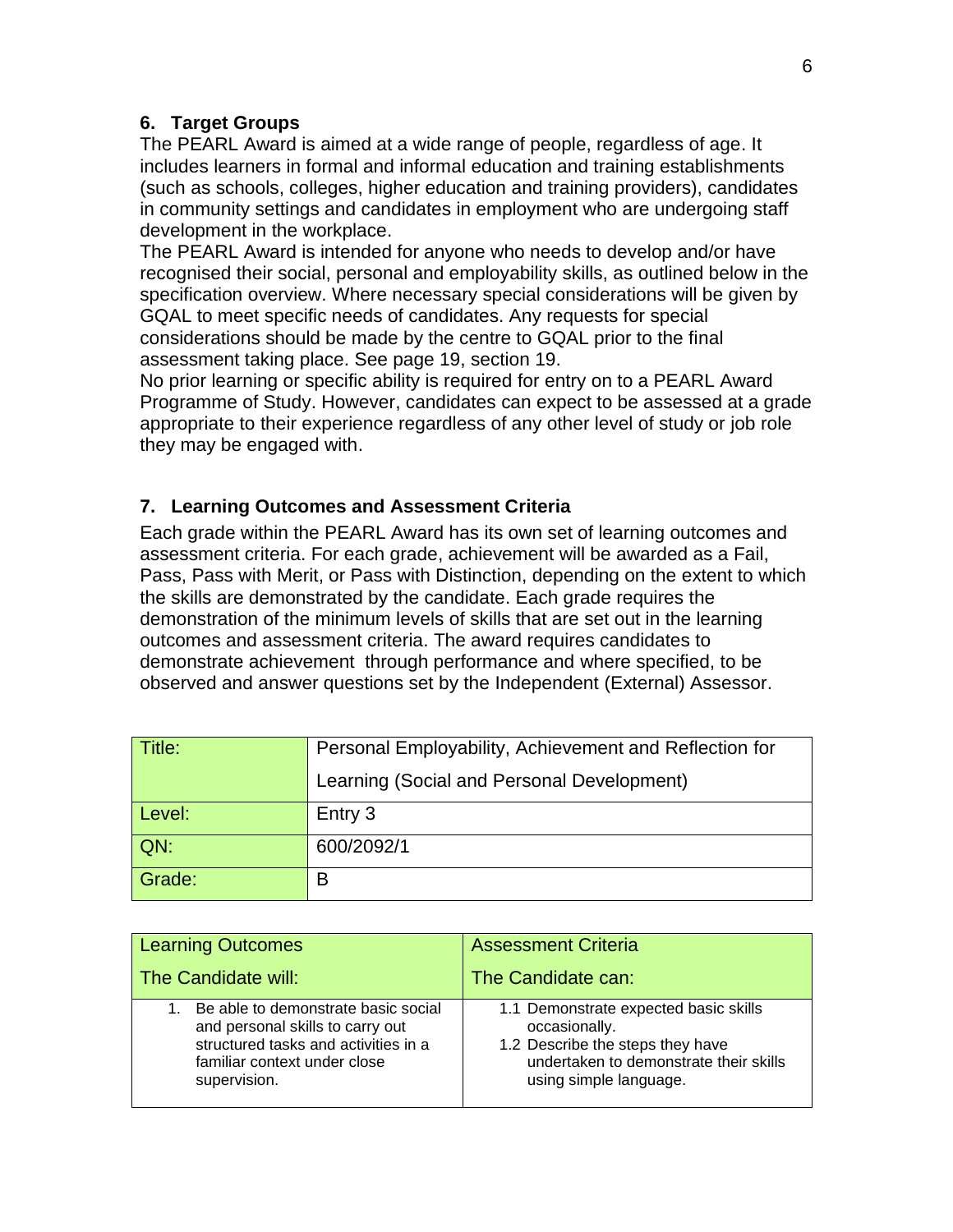| Title: | Personal Employability, Achievement and Reflection for |
|--------|--------------------------------------------------------|
|        | Learning (Social and Personal Development)             |
| Level: | Entry 3                                                |
| QN:    | 600/2092/1                                             |
| Grade: |                                                        |

| <b>Learning Outcomes</b>                                                                                                                                        | <b>Assessment Criteria</b>                                                                                                                                 |
|-----------------------------------------------------------------------------------------------------------------------------------------------------------------|------------------------------------------------------------------------------------------------------------------------------------------------------------|
| The Candidate will:                                                                                                                                             | The Candidate can:                                                                                                                                         |
| Be able to demonstrate basic social<br>and personal skills to carry out<br>structured tasks and activities in a<br>familiar context under close<br>supervision. | 1.1 Demonstrate expected basic skills<br>regularly.<br>1.2 Describe the steps they have<br>undertaken to demonstrate their skills<br>using basic language. |

| Title: | Personal Employability, Achievement and Reflection for |
|--------|--------------------------------------------------------|
|        | Learning (Social and Personal Development)             |
| Level: | Level 1                                                |
| QN:    | 600/2110/X                                             |
| Grade: |                                                        |

| <b>Learning Outcomes</b>                                                                                                                                                           | <b>Assessment Criteria</b>                                                                                                                                             |
|------------------------------------------------------------------------------------------------------------------------------------------------------------------------------------|------------------------------------------------------------------------------------------------------------------------------------------------------------------------|
| The Candiate will:                                                                                                                                                                 | The Candidate can:                                                                                                                                                     |
| Be able to demonstrate a range of<br>1.<br>social and personal skills to carry out<br>and complete well defined routine<br>tasks in a familiar context under<br>close supervision. | 1.1 Demonstrate expected skills repeatedly.<br>1.2 Describe the activities they have<br>undertaken to effectively demonstrate<br>their skills giving relevant details. |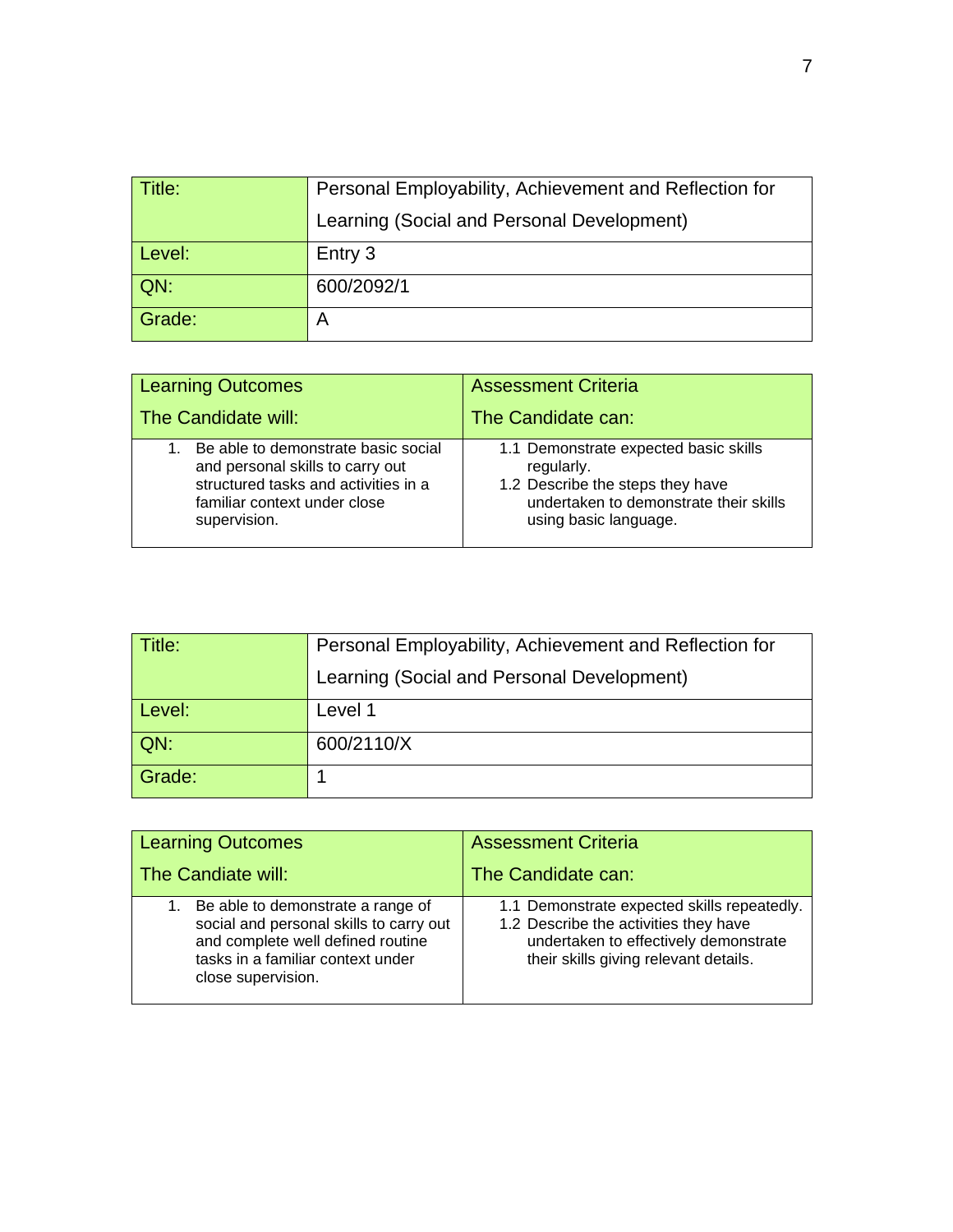| $\mid$ Title: | Personal Employability, Achievement and Reflection for |
|---------------|--------------------------------------------------------|
|               | Learning (Social and Personal Development)             |
| Level:        | Level 1                                                |
| QN:           | 600/2110/X                                             |
| Grade:        | റ                                                      |

| <b>Learning Outcomes</b>                                                                                                                                                                 | <b>Assessment Criteria</b>                                                                                                                                                                                                                                         |
|------------------------------------------------------------------------------------------------------------------------------------------------------------------------------------------|--------------------------------------------------------------------------------------------------------------------------------------------------------------------------------------------------------------------------------------------------------------------|
| The Candidate will:                                                                                                                                                                      | The Candidate can:                                                                                                                                                                                                                                                 |
| 1. Be able to demonstrate a range of<br>social and personal skills and<br>strategies to carry out and complete<br>well defined routine tasks in a familiar<br>context under supervision. | 1.1 Demonstrate a range of skills and<br>strategies consistently.<br>1.2 Show an awareness of the skills<br>demonstrated through using them<br>appropriately.<br>1.3 Reflect on the activities they have<br>undertaken to effectively demonstrate<br>their skills. |

| Title: | Personal Employability, Achievement and Reflection for |
|--------|--------------------------------------------------------|
|        | Learning (Social and Personal Development)             |
| Level: | Level 1                                                |
| QN:    | 600/2110/X                                             |
| Grade: | 3                                                      |

| <b>Learning Outcomes</b>                                                                                                                                                            | <b>Assessment Criteria</b>                                                                                                                                                                                                                                                                                                                           |  |  |  |
|-------------------------------------------------------------------------------------------------------------------------------------------------------------------------------------|------------------------------------------------------------------------------------------------------------------------------------------------------------------------------------------------------------------------------------------------------------------------------------------------------------------------------------------------------|--|--|--|
| The Candidate will:                                                                                                                                                                 | The Candidate can:                                                                                                                                                                                                                                                                                                                                   |  |  |  |
| 1. Be able to demonstrate a range of<br>social and personal skills and<br>strategies to carry out and complete<br>well defined routine tasks in a familiar<br>context with support. | 1.1 Demonstrate a range of skills and<br>strategies confidently.<br>1.2 Show an awareness and understanding<br>of the skills demonstrated through using<br>them appropriately and accurately.<br>1.3 Reflect on the activities they have<br>undertaken to effectively demonstrate<br>their skills giving views related to work<br>where appropriate. |  |  |  |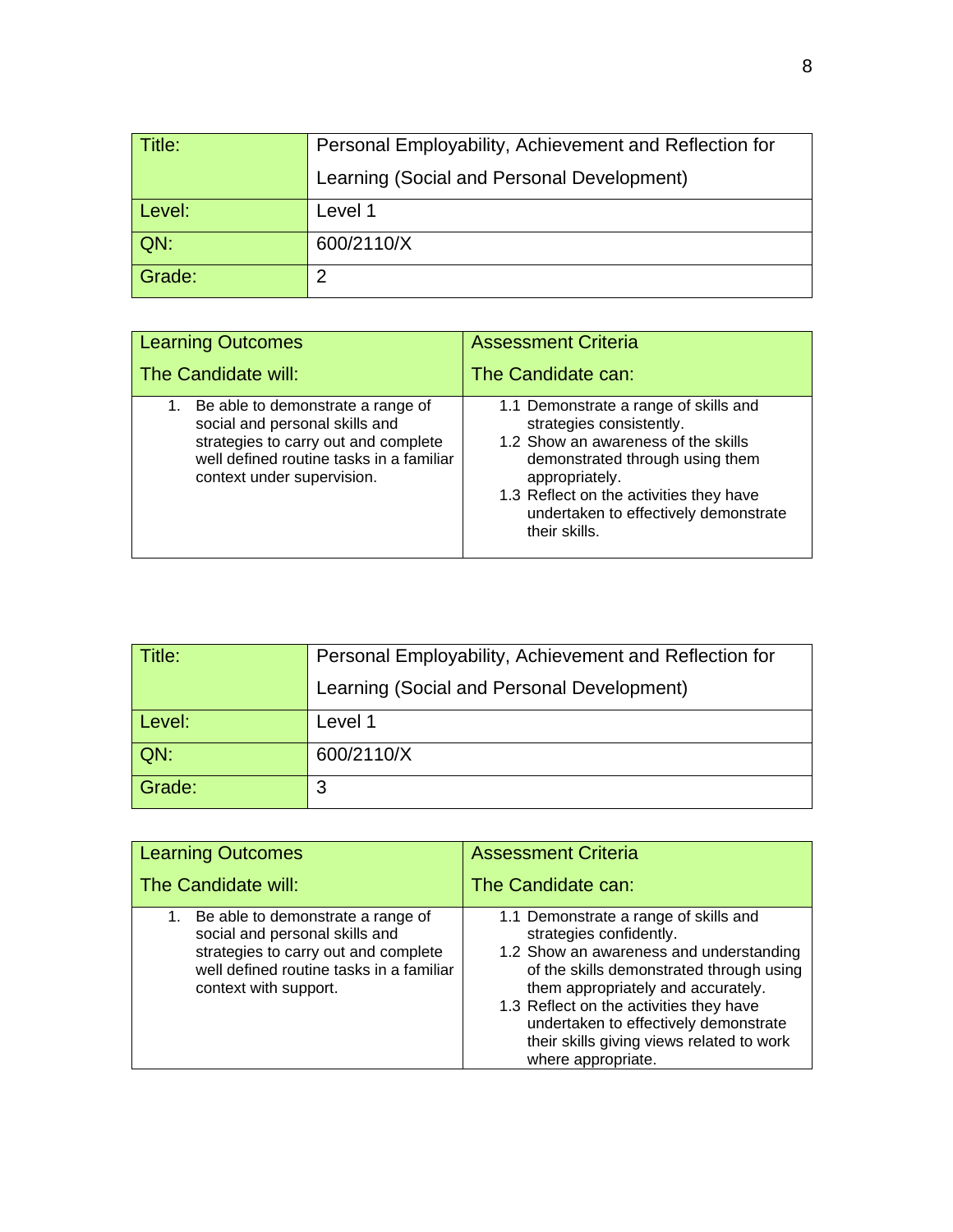| ∣ Title: | Personal Employability, Achievement and Reflection for |  |  |  |  |
|----------|--------------------------------------------------------|--|--|--|--|
|          | Learning (Social and Personal Development)             |  |  |  |  |
| Level:   | Level 2                                                |  |  |  |  |
| QN:      | 600/2111/1                                             |  |  |  |  |
| Grade:   | 4                                                      |  |  |  |  |

| <b>Learning Outcomes</b>                                                                                                                                                                                                                                 | <b>Assessment Criteria</b>                                                                                                                                                                                                                                                                 |  |  |  |
|----------------------------------------------------------------------------------------------------------------------------------------------------------------------------------------------------------------------------------------------------------|--------------------------------------------------------------------------------------------------------------------------------------------------------------------------------------------------------------------------------------------------------------------------------------------|--|--|--|
| The Candidate will:                                                                                                                                                                                                                                      | The Candidate can:                                                                                                                                                                                                                                                                         |  |  |  |
| 1. Be able to use knowledge and<br>understanding of facts and<br>procedures related to work, to<br>demonstrate a range of social and<br>personal skills and strategies to<br>complete well defined tasks in a less<br>familiar environment with support. | 1.1 Demonstrate a range of skills and strategies<br>clearly and confidently.<br>1.2 Use relevant information to explain the<br>effectiveness of the skills demonstrated.<br>1.3 Use evaluation skills to reflect on the<br>activities they have undertaken to<br>demonstrate their skills. |  |  |  |

| Title: | Personal Employability, Achievement and Reflection for |  |  |  |  |
|--------|--------------------------------------------------------|--|--|--|--|
|        | Learning (Social and Personal Development)             |  |  |  |  |
| Level: | Level 2                                                |  |  |  |  |
| QN:    | 600/2111/1                                             |  |  |  |  |
| Grade: | 5                                                      |  |  |  |  |

| <b>Learning Outcomes</b>                                                                                                                                                                                                                                 | <b>Assessment Criteria</b>                                                                                                                                                                                                                                                                                         |  |  |  |
|----------------------------------------------------------------------------------------------------------------------------------------------------------------------------------------------------------------------------------------------------------|--------------------------------------------------------------------------------------------------------------------------------------------------------------------------------------------------------------------------------------------------------------------------------------------------------------------|--|--|--|
| The Candidate will:                                                                                                                                                                                                                                      | The Candidate can:                                                                                                                                                                                                                                                                                                 |  |  |  |
| 1. Be able to use knowledge and<br>understanding of facts and<br>procedures related to work, to<br>demonstrate a range of social and<br>personal skills and strategies to<br>complete well defined tasks in a less<br>familiar environment with support. | 1.1 Demonstrate a range of skills and strategies<br>confidently and consistently.<br>1.2 Use relevant information to explain the<br>effectiveness of the skills demonstrated.<br>1.3 Reflect and confidently evaluate their own<br>learning in the activities they have<br>undertaken to demonstrate their skills. |  |  |  |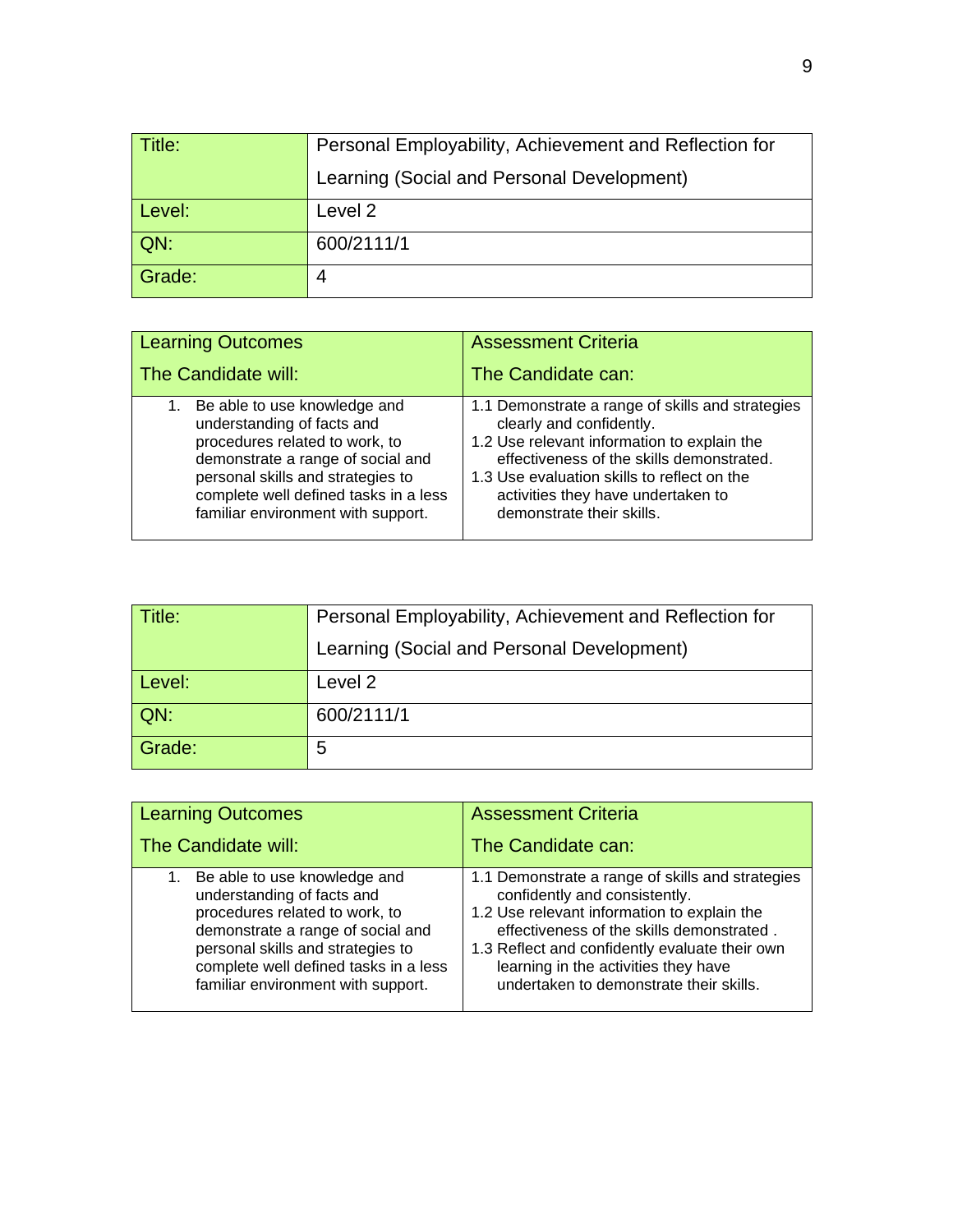| $\mid$ Title: | Personal Employability, Achievement and Reflection for |  |  |  |  |  |
|---------------|--------------------------------------------------------|--|--|--|--|--|
|               | Learning (Social and Personal Development)             |  |  |  |  |  |
| Level:        | Level 3                                                |  |  |  |  |  |
| QN:           | 600/2112/3                                             |  |  |  |  |  |
| Grade:        | 6                                                      |  |  |  |  |  |

| <b>Learning Outcomes</b>                                                                                                                                                                                          | <b>Assessment Criteria</b>                                                                                                                                                                                                                             |  |  |
|-------------------------------------------------------------------------------------------------------------------------------------------------------------------------------------------------------------------|--------------------------------------------------------------------------------------------------------------------------------------------------------------------------------------------------------------------------------------------------------|--|--|
| The Candidate will:                                                                                                                                                                                               | The Candidate can:                                                                                                                                                                                                                                     |  |  |
| Be able to use practical, procedural<br>and theoretical knowledge to<br>demonstrate a range of social and<br>personal skills and strategies in a<br>less familiar environment and is<br>occasionally unsupported. | 1.1 Demonstrate a range of skills and<br>strategies confidently and consistently.<br>showing application in limited contexts<br>1.2 Show a model knowledge base to<br>others.<br>1.3 Evaluate their own learning and set<br>goals for future learning. |  |  |

| $\mid$ Title: | Personal Employability, Achievement and Reflection for |  |  |  |
|---------------|--------------------------------------------------------|--|--|--|
|               | Learning (Social and Personal Development)             |  |  |  |
| Level:        | Level 3                                                |  |  |  |
| $QN$ :        | 600/2112/3                                             |  |  |  |
| Grade:        |                                                        |  |  |  |

| <b>Learning Outcomes</b>                                                                                                                                                                                                                                                               | <b>Assessment Criteria</b>                                                                                                                                                                                                            |  |  |  |
|----------------------------------------------------------------------------------------------------------------------------------------------------------------------------------------------------------------------------------------------------------------------------------------|---------------------------------------------------------------------------------------------------------------------------------------------------------------------------------------------------------------------------------------|--|--|--|
| The Candidate will:                                                                                                                                                                                                                                                                    | The Candidate can:                                                                                                                                                                                                                    |  |  |  |
| 1. Be able to use practical, procedural<br>and theoretical knowledge to<br>demonstrate a range of social and<br>personal skills and strategies in a<br>less familiar environment and is<br>mostly unsupported.<br>2. Show awareness of different<br>perspectives or approaches to work | 1.1 Independently perform a range of skills<br>and strategies.<br>1.2 Show a model knowledge base to others<br>including basic theory.<br>2.1 Evaluate their own learning and give<br>constructive feedback and support to<br>others. |  |  |  |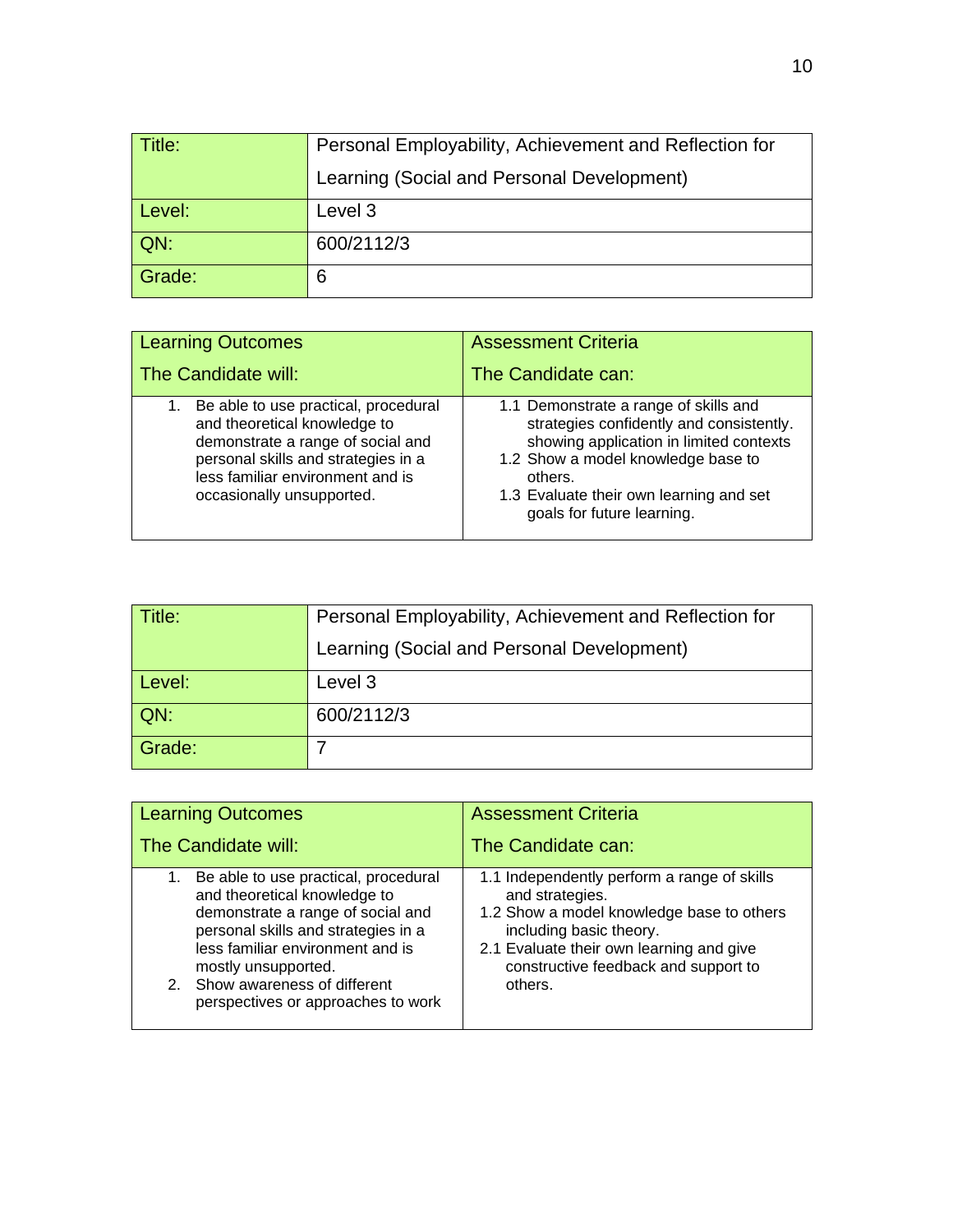| ∣ Title: | Personal Employability, Achievement and Reflection for |  |  |  |  |
|----------|--------------------------------------------------------|--|--|--|--|
|          | Learning (Social and Personal Development)             |  |  |  |  |
| Level:   | Level 3                                                |  |  |  |  |
| $QN$ :   | 600/2112/3                                             |  |  |  |  |
| Grade:   | 8                                                      |  |  |  |  |

| <b>Learning Outcomes</b>                                                                                                                                                                                                                               | <b>Assessment Criteria</b>                                                                                                                                                                                                                                              |  |  |  |
|--------------------------------------------------------------------------------------------------------------------------------------------------------------------------------------------------------------------------------------------------------|-------------------------------------------------------------------------------------------------------------------------------------------------------------------------------------------------------------------------------------------------------------------------|--|--|--|
| The Candidate will:                                                                                                                                                                                                                                    | The Candidate can:                                                                                                                                                                                                                                                      |  |  |  |
| 1. Be able to use practical, procedural<br>and theoretical knowledge to<br>demonstrate a range of social and<br>personal skills and strategies in a<br>range of environments.<br>2. Show awareness of different<br>perspectives or approaches to work. | 1.1 Perform a range of skills and strategies<br>independently and sensitively.<br>1.2 Clearly model and explain knowledge<br>base to a wide audience including<br>theoretical grounding.<br>2.1 Evaluate their own learning and support<br>others in evaluating theirs. |  |  |  |

#### **8. Content**

Each of the PEARL Award grades are studied as a programme in their own right. The outcomes-based nature of the award means that there are no explicit subject specifications. However, there are social, personal and employability skills indicative to each grade which are taught and assessed under the headings of: self-awareness, social skills, managing feelings, empathy, and motivation. These competencies are known as the PEARL Award Constructs. Candidates are expected to have systematically engaged with the characteristics set out for each of these Constructs within the grade.

#### **9. Total Qualification Time (TQT)**

Each of the PEARL Award grades are studied as a programme that has a TQT of a minimum of 60 hours. This includes:

- 30 guided learning hours, which would take place within a group setting;
- a minimum of 30 hours for the activities listed below:
	- individual learning hours where the PEARL Involved Assessor would work with the candidate to set and review targets to encourage self reflection,
		- work or other planned opportunities for candidates to practice skills in preparation for assessments,
		- the assessment process, including feedback.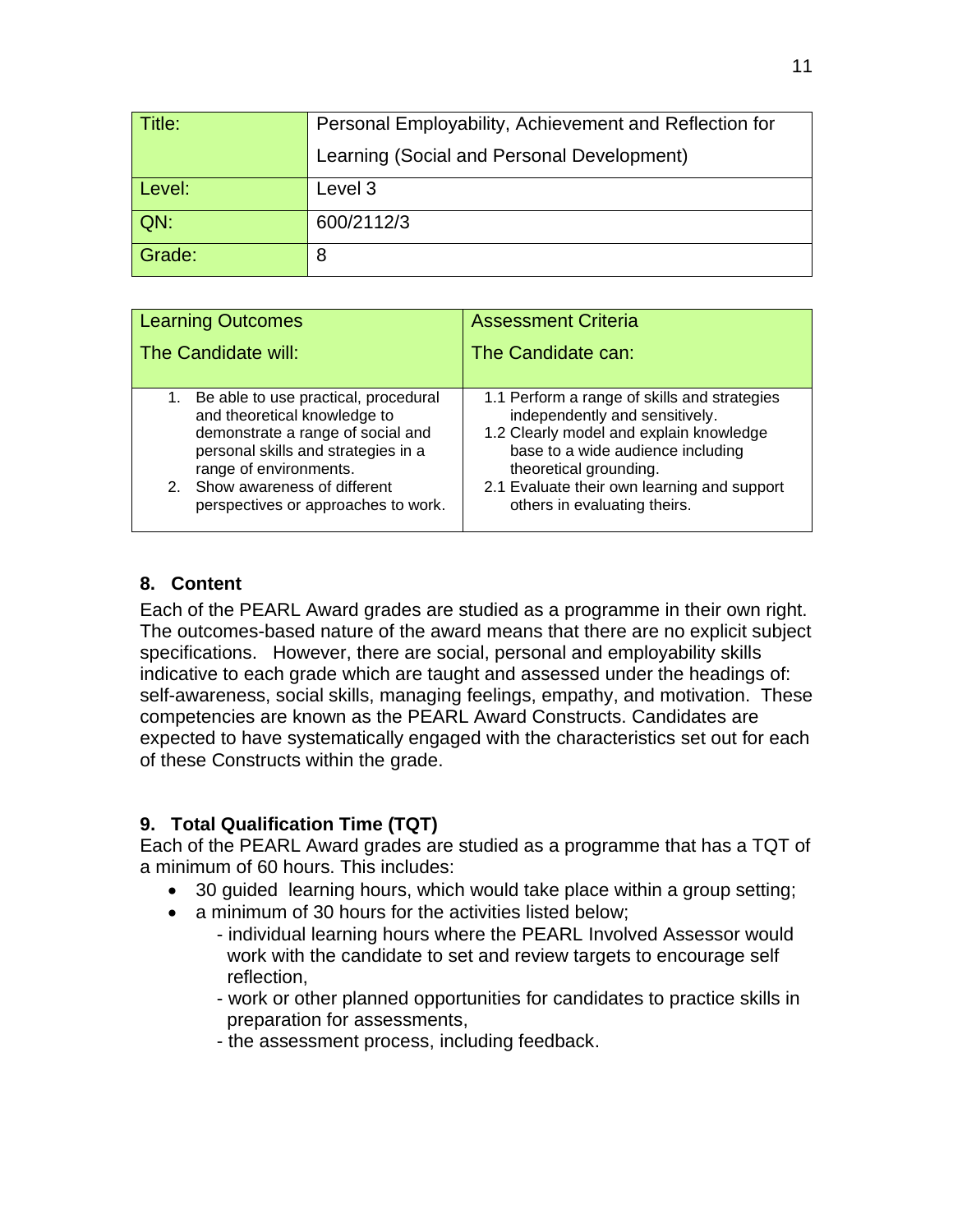#### **10. Assessments**

Each candidate who studies the PEARL Award is assessed three times. All assessments are performance based and should be structured so that the duration of each assessment provides opportunities for the candidate to demonstrate achievement, both through observed performance and discussion with the PEARL Award Assessors.

Assessments 1 and 2 are interim assessments and are made by the Involved (Internal) Assessor, who works with the candidate throughout the PEARL Award programme. Feedback from these assessments enables the candidate to reflect on skill development and set targets to improve skills.

Arrangements for the third and final assessments vary according to the level and grade that the candidate has been entered for. GQAL will appoint an Independent (External) Assessor to make a judgement about the candidates performance in the third and final assessments.The outcome of the third and final assessments determines the candidates achievement.

#### **Assessment 3 (final assessment):**

- **Grades B to 3 (Entry 3 and Level 1); Observed performance by the Involved Assessor. In addition, the Independent Assessor will verify the marks by reviewing the Involved Assessor's assessment records. Assessment decisions from assessments 1, 2 and 3 will be checked and clarified with the Involved Assessor where clarification is needed.**
- **Grades 4 and 5 (Level 2); Observed performance by the Involved Assessor. In addition, the Independent Assessor will review the Involved Assessor's assessment records and interview the candidate. Assessment decisions from assessments 1, 2 and 3 will be checked and clarified with the Involved Assessor where clarification is needed.**

**The interview will be conducted by either a visiting Independent Assessor, or a remote Independent Assessor using live online streaming.**

• **Grades 6, 7 and 8 (Level 3); The final assessment is completed by the Independent Assessor through observation of performance and candidate interview.**

**The assessment may be filmed by the centre and sent to the Independent Assessor prior to the interview taking place.**

The option of a remote assessment is at the discretion of GQAL. Centres wishing to have the assessment conducted remotely should notify GQAL. GQAL reserves the right to insist on remote examining in certain circumstances.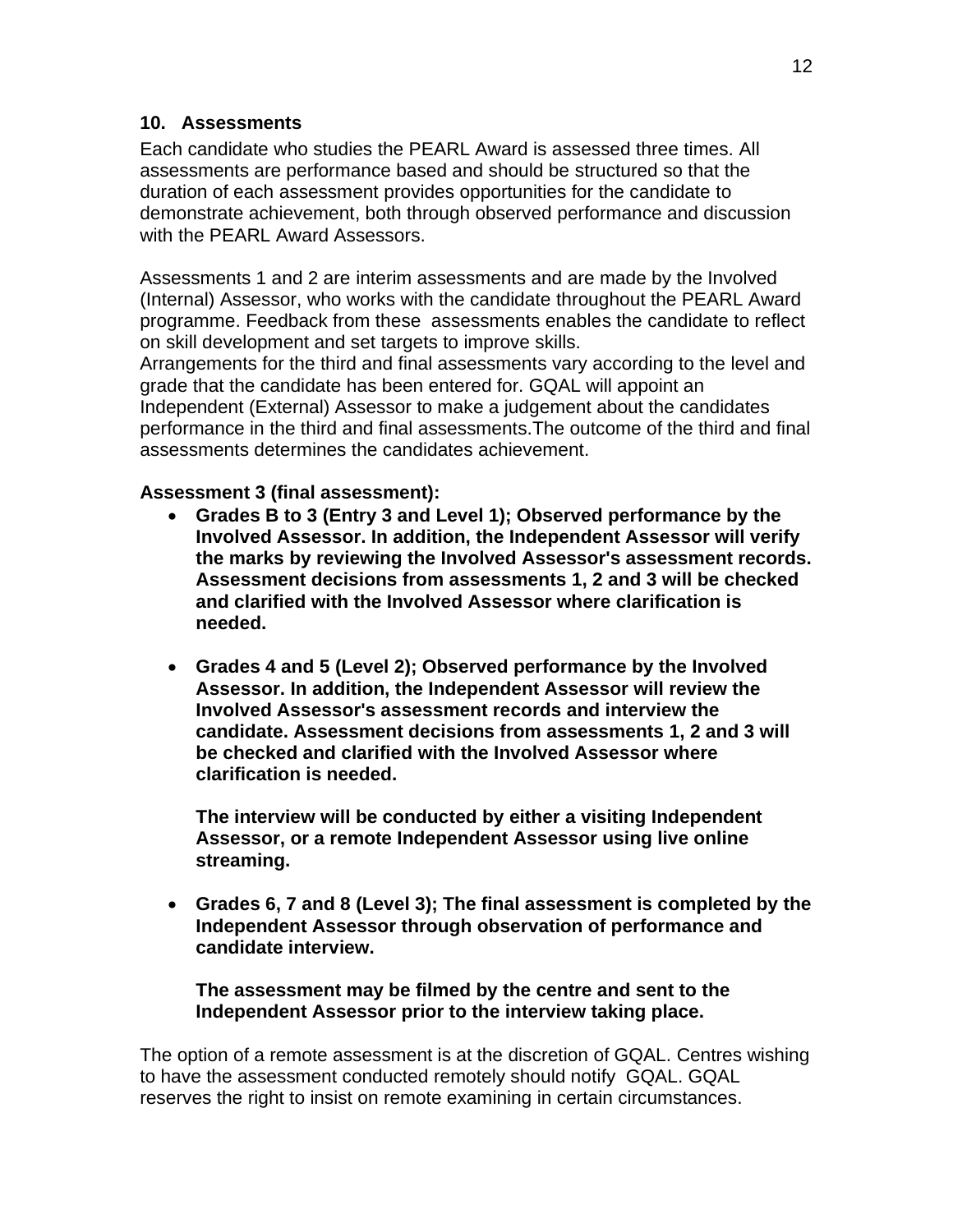#### **11. Availability of Assessments**

Assessments are made available to anyone who is capable of meeting the expectations for the grade. GQAL entry requirements are intended to ensure that there are no barriers to restrict access or progression and that equal opportunities exist for all candidates. There are no prior entry requirements**.** 

PEARL Award centres are required to provide potential candidates with information and advice on the Programme of Study, the level of demand and the expectations for performance.

#### **12. Entry Details**

Entry for assessment is made by the PEARL Award Centre. Entries for the Award must be made after the second assessment. Further details are available from: The Graded Qualifications Alliance, Garden Street, Leicester, LE1 3UA.

Telephone: 01162624122

Email: info@gqal.org

#### **13. Assessment Objectives**

During an assessment candidates will be assessed on their ability to demonstrate performance that matches or exceeds the expectations for the grade in each of the following Constructs:

- 1. Self Awareness;
- 2. Social Skills;
- 3. Managing Feelings;
- 4. Empathy;
- 5. Motivation.

Each Construct has a set of Characteristics (details in Appendix 1) which the candidate is expected to demonstrate through performance. Where the Characteristic has not been observed the PEARL Award Assessors may interview the candidate to determine knowledge and understanding of the required skill.

As part of the assessment, the PEARL Award Assessor will take in to account the following expectations for effective performance:

- the context in which the candidate is performing;
- the level of supervision required for the candidate to perform their skills effectively;
- the level of performance;
- the candidates knowledge and understanding of the required skills;
- the candidates ability to reflect upon and evaluate their own performance.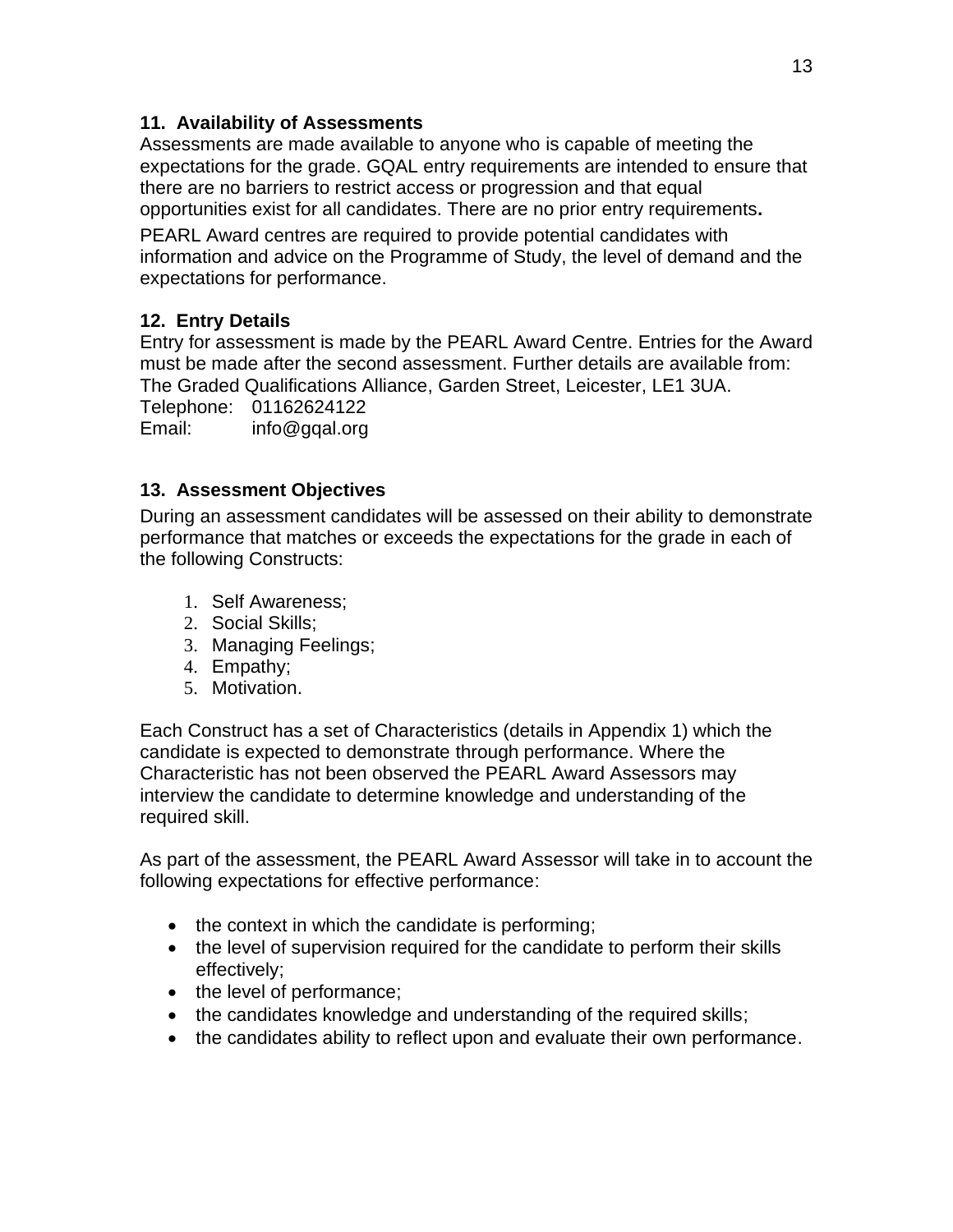#### **LEARNING OUTCOMES AND ASSESSMENT CRITERIA FOR ENTRY LEVEL 3 AND LEVEL 1 PEARL SOCIAL AND PERSONAL DEVELOPMENT. EXPECTATIONS FOR EFFECTIVE PERFORMANCE.**

| <b>PEARL</b><br>Level | <b>PEARL</b><br>Grade | <b>Learning Outcomes</b>                                                                                                                                                                   | <b>Assessment criteria</b>                                                                                                                                                                                                                                                                                                                        | <b>Context</b>          | Supervision          | Performance of<br><b>Skills</b>                                   | Knowledge and<br>Understanding                                     | <b>Reflect and</b><br><b>Evaluate</b>                                        |
|-----------------------|-----------------------|--------------------------------------------------------------------------------------------------------------------------------------------------------------------------------------------|---------------------------------------------------------------------------------------------------------------------------------------------------------------------------------------------------------------------------------------------------------------------------------------------------------------------------------------------------|-------------------------|----------------------|-------------------------------------------------------------------|--------------------------------------------------------------------|------------------------------------------------------------------------------|
| Entry 3               | В                     | 1. Be able to demonstrate basic<br>social and personal skills to carry<br>out structured tasks and activities<br>in a familiar context under close<br>supervision                          | 1.1 Demonstrate expected basic skills<br>occasionally<br>1.2 Describe the steps they have<br>undertaken to demonstrate their skills using<br>simple language                                                                                                                                                                                      | Familiar<br>environment | Close<br>supervision | Skills occasionally<br>demonstrated                               | Some<br>knowledge and<br>understanding of<br>expected skills       | Simply<br>describe<br>activities                                             |
| Entry 3               | Α                     | 1. Be able to demonstrate basic<br>social and personal skills to carry<br>out structured tasks and activities<br>in a familiar context under close<br>supervision                          | 1.1 Demonstrate expected basic skills<br>regularly<br>1.2 Describe the steps they have<br>undertaken to demonstrate their skills using<br>basic language                                                                                                                                                                                          | Familiar<br>environment | Close<br>supervision | Skills regularly<br>demonstrated                                  | Developing<br>knowledge and<br>understanding of<br>expected skills | Describe<br>activities                                                       |
| Level 1               |                       | 1. Be able to demonstrate a range<br>of social and personal skills to<br>carry out and complete well<br>defined routine tasks in a familiar<br>context under close supervision             | 1.1 Demonstrate expected skills repeatedly<br>1.2 Describe the activities they have<br>undertaken to effectively demonstrate their<br>skills giving relevant details                                                                                                                                                                              | Familiar<br>environment | Close<br>supervision | Range of skills<br>repeatedly<br>demonstrated                     | Engaged with a<br>growing<br>awareness of<br>expected skills       | Describe<br>activities<br>with details                                       |
| Level 1               | $\overline{2}$        | 1. Be able to demonstrate a range<br>of social and personal skills and<br>strategies to carry out and<br>complete well defined routine<br>tasks in a familiar context under<br>supervision | 1.1 Demonstrate a range of skills and<br>strategies consistently<br>1.2 Show an awareness of the skills<br>demonstrated through using them<br>appropriately<br>1.3 Reflect on the activities they have<br>undertaken to effectively demonstrate their<br>skills                                                                                   | Familiar<br>environment | Supervised           | Range of skills<br>and strategies<br>consistently<br>demonstrated | Aware of<br>expected skills                                        | Reflect on<br>learning<br>activities                                         |
| Level 1               | 3                     | 1. Be able to demonstrate a range<br>of social and personal skills and<br>strategies to carry out and<br>complete well defined routine<br>tasks in a familiar context with<br>support      | 1.1 Demonstrate a range of skills and<br>strategies confidently<br>1.2 Show an awareness and understanding<br>of the skills demonstrated through using<br>them appropriately and accurately<br>1.3 Reflect on the activities they have<br>undertaken to effectively demonstrate their<br>skills giving views related to work where<br>appropriate | Familiar<br>environment | Supported            | Range of skills<br>and strategies<br>confidently<br>demonstrated  | Show a greater<br>accuracy and<br>awareness of<br>expected skills  | Reflect on<br>learning<br>activities and<br>give views<br>related to<br>work |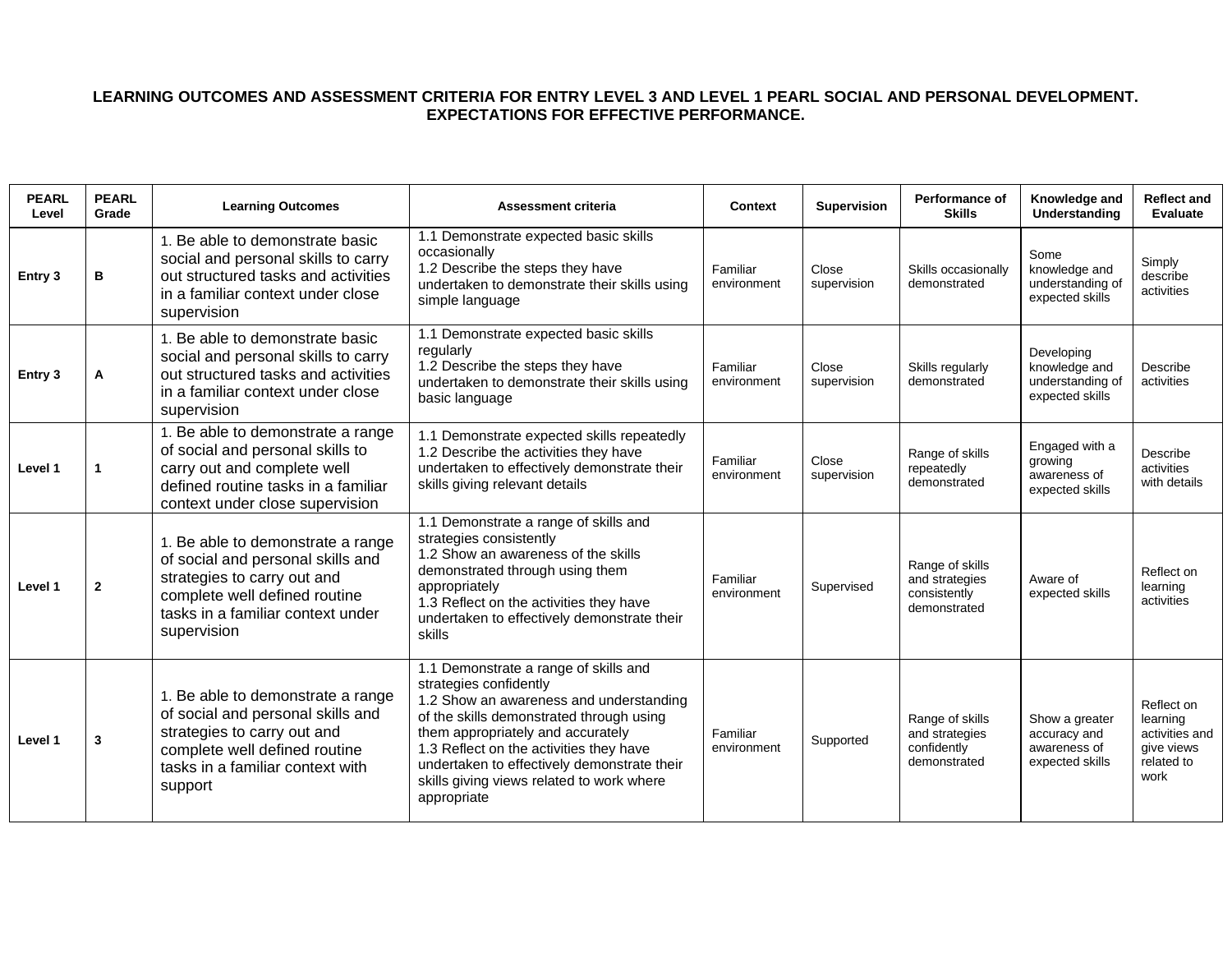#### **LEARNING OUTCOMES AND ASSESSMENT CRITERIA FOR LEVEL 2 AND LEVEL 3 PEARL SOCIAL AND PERSONAL DEVELOPMENT EXPECTATIONS FOR EFFECTIVE PERFORMANCE**

| <b>PEARL</b><br>Level | <b>PEARL</b><br>Grade | <b>Learning Outcomes</b>                                                                                                                                                                                                                                                              | <b>Assessment criteria</b>                                                                                                                                                                                                                                                                                      | <b>Context</b>               | <b>Supervision</b>          | Performance of<br><b>Skills</b>                                                                                         | Knowledge and<br>Understanding                                                                                                                     | <b>Reflect and</b><br><b>Evaluate</b>                                                     |
|-----------------------|-----------------------|---------------------------------------------------------------------------------------------------------------------------------------------------------------------------------------------------------------------------------------------------------------------------------------|-----------------------------------------------------------------------------------------------------------------------------------------------------------------------------------------------------------------------------------------------------------------------------------------------------------------|------------------------------|-----------------------------|-------------------------------------------------------------------------------------------------------------------------|----------------------------------------------------------------------------------------------------------------------------------------------------|-------------------------------------------------------------------------------------------|
| Level 2               | 4                     | 1. Be able to use knowledge and<br>understanding of facts and procedures<br>related to work, to demonstrate a<br>range of social and personal skills and<br>strategies to complete well defined<br>tasks in a less familiar environment<br>with support                               | 1.1 Demonstrate a range of skills and<br>strategies clearly and confidently<br>1.2 Use relevant information to explain the<br>effectiveness of the skills demonstrated<br>1.3 Use evaluation skills to reflect on the<br>activities they have undertaken to<br>demonstrate their skills                         | Less familiar<br>environment | Supported                   | Range of skills<br>and strategies<br>clearly and<br>confidently<br>demonstrated                                         | Clearly<br>demonstrate<br>knowledge and<br>understanding of<br>expected skills                                                                     | Evaluate own<br>learning                                                                  |
| Level 2               | 5                     | 1. Be able to use knowledge and<br>understanding of facts and procedures<br>related to work, to demonstrate a<br>range of social and personal skills and<br>strategies to complete well defined<br>tasks in a less familiar environment<br>with support                               | 1.1 Demonstrate a range of skills and<br>strategies confidently and consistently<br>1.2 Use relevant information to explain the<br>effectiveness of the skills demonstrated<br>1.3 Reflect and confidently evaluate their<br>own learning in the activities they have<br>undertaken to demonstrate their skills | Less familiar<br>environment | Supported                   | Range of skills<br>and strategies<br>confidently and<br>consistently<br>demonstrated                                    | Thorough<br>awareness of<br>skills and<br>knowledge base                                                                                           | Reflect and<br>confidently<br>evaluate own<br>learning                                    |
| Level 3               | 6                     | 1. Be able to use practical, procedural<br>and theoretical knowledge to<br>demonstrate a range of social and<br>personal skills and strategies in a less<br>familiar environment and is<br>occasionally unsupported                                                                   | 1.1 Demonstrate a range of skills and<br>strategies confidently and consistently<br>showing application in limited contexts<br>1.2 Show a model knowledge base to others<br>1.3 Evaluate their own learning and set<br>goals for future learning                                                                | Less familiar<br>environment | On occasions<br>unsupported | Range of skills<br>and strategies<br>confidently and<br>consistently linked<br>and skills applied<br>in limited context | Model skills and<br>knowledge base<br>to others                                                                                                    | Evaluate own<br>learning and<br>set own goals                                             |
| Level 3               | $\overline{7}$        | 1. Be able to use practical, procedural<br>and theoretical knowledge to<br>demonstrate a range of social and<br>personal skills and strategies in a less<br>familiar environment and is mostly<br>unsupported<br>2. Show awareness of different<br>perspectives or approaches to work | 1.1 Independently perform a range of skills<br>and strategies<br>1.2 Show a model knowledge base to others<br>including basic theory<br>2.1 Evaluate their own learning and give<br>constructive feedback and support to others                                                                                 | Unfamiliar<br>environment    | Mostly<br>unsupported       | Independently<br>perform a range of<br>skills and<br>strategies                                                         | Model skills and<br>knowledge base<br>including basic<br>theory                                                                                    | Evaluate own<br>learning<br>Give<br>constructive<br>feedback and<br>support to<br>others. |
| Level 3               | 8                     | 1. Be able to use practical, procedural<br>and theoretical knowledge to<br>demonstrate a range of social and<br>personal skills and strategies in a<br>range of environments<br>2. Show awareness of different<br>perspectives or approaches to work                                  | 1.1 Perform a range of skills and strategies<br>independently and sensitively<br>1.2 Clearly model and explain knowledge<br>base to a wide audience including<br>theoretical grounding<br>2.1 Evaluate their own learning and support<br>others in evaluating theirs                                            | Range of<br>environments     | Unsupported                 | Independently and<br>sensitively perform<br>a range of skills<br>and strategies                                         | Clearly model<br>and explain<br>knowledge and<br>understanding of<br>skills to a wide<br>audience with<br>reference to<br>theoretical<br>grounding | Evaluate own<br>learning and<br>support<br>others in<br>evaluating<br>their own           |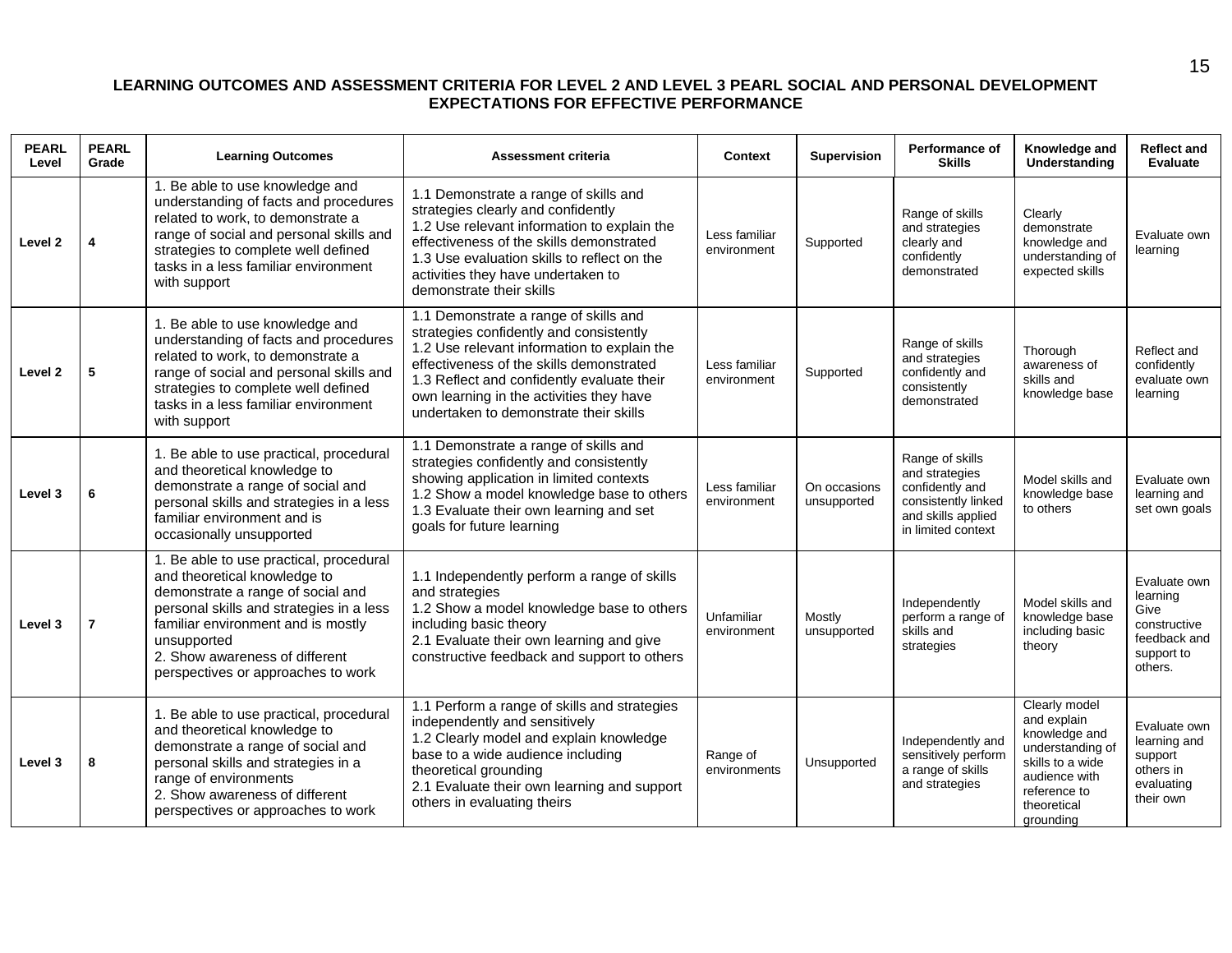#### **14. Weightings for Assessment of the Constructs**

|                                                     | <b>Self</b><br><b>Awareness</b> | <b>Social</b><br><b>Skills</b> | <b>Managing</b><br><b>Feelings</b> | <b>Empathy</b> | <b>Motivation</b> |
|-----------------------------------------------------|---------------------------------|--------------------------------|------------------------------------|----------------|-------------------|
|                                                     | %                               | %                              | %                                  | $\frac{0}{0}$  | $\frac{0}{0}$     |
| Knowledge,<br>Understanding<br>and<br><b>Skills</b> | 20                              | 20                             | 20                                 | 20             | 20                |

#### **15. Placing Candidates on a Grade**

When a candidate embarks on a PEARL Award Programme of Study, the PEARL Involved (Internal) Assessor will need to make an initial assessment of the candidates social, personal and employability skills by using the assessment objectives and the construct characteristics which can be found in Appendix 1. This must be done at the start of the programme, prior to the first assessment. The candidates performance in the first assessment will confirm the grade that the candidate is working at. Once the grade is determined, candidates are marked on their performance within the grade.

#### **16. Marking a Candidate's Performance within the Grade**

Marks are awarded for the extent to which the performance of a candidate meets the learning outcomes. A candidate's performance within the grade is assessed three times during the programme of study; at the beginning of the programme, mid programme, and at the end of the programme. Candidates are awarded a certificate on their performance after the third and final assessment.

Marking is done by the PEARL Award Assessor in relation to the appropriate grade description: context, supervision, performance, knowledge and understanding, and the candidate's ability to reflect and evaluate their own performance. The marks are used to assess a candidate's knowledge, understanding and skills.

Marks are recorded by the PEARL Award Assessor using documentation provided by GQAL. Notes to support assessment decisions should be made on the same documentation.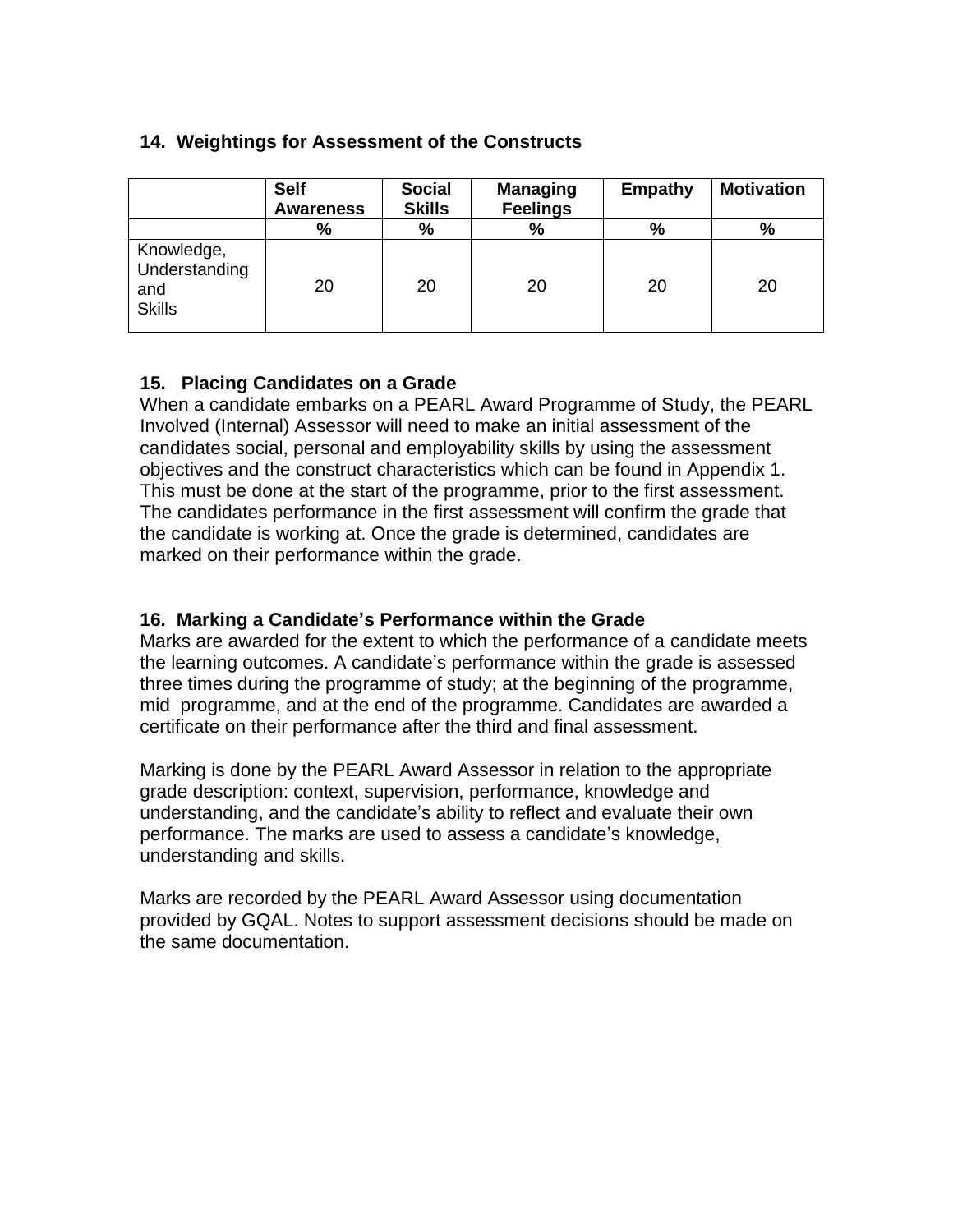#### **17. Mark Scheme**

When the candidate is being assessed, marks are awarded by the PEARL Award Assessor for the extent to which the performance of a candidate reaches the standard expected for the grade. The construct characteristics set the standard and the judgment is made by using the following marks;

| <b>Mark</b>  | <b>Mark Definition</b>                                                                                            |
|--------------|-------------------------------------------------------------------------------------------------------------------|
| 0            | Required standard not demonstrated                                                                                |
| 1            | Required standard demonstrated in a limited way                                                                   |
| $\mathbf{2}$ | Required standard partially demonstrated                                                                          |
| 3            | Required standard fully demonstrated                                                                              |
| 4            | Required standard fully demonstrated with some aspects of the<br>construct characteristics for the grade exceeded |
| 5            | Required standard fully demonstrated with most aspects of the<br>construct characteristics for the grade exceeded |

**A maximum of 5 marks may be awarded for any single construct.**

**The maximum possible mark for the award is 25 marks.**

**This is achieved by awarding up to 5 marks for each of the five constructs.**

**Learners will fail if they receive a mark of 0 or 1 at the third assessment in any construct.**

**To Pass, learners must achieve 13 - 17 marks at the third assessment. This must include a minimum mark of 2 in two constructs and a minimum mark of 3 in three constructs.** 

**To Pass with Merit, learners must achieve 18 - 22 marks at the third assessment. This must include a minimum mark of 3 in two constructs and a minimum mark of 4 in three constructs.** 

**To Pass with Distinction, learners must achieve 23 - 25 marks at the third assessment.** 

**This must include a minimum mark of 4 in two constructs and a mark of 5 in three constructs.**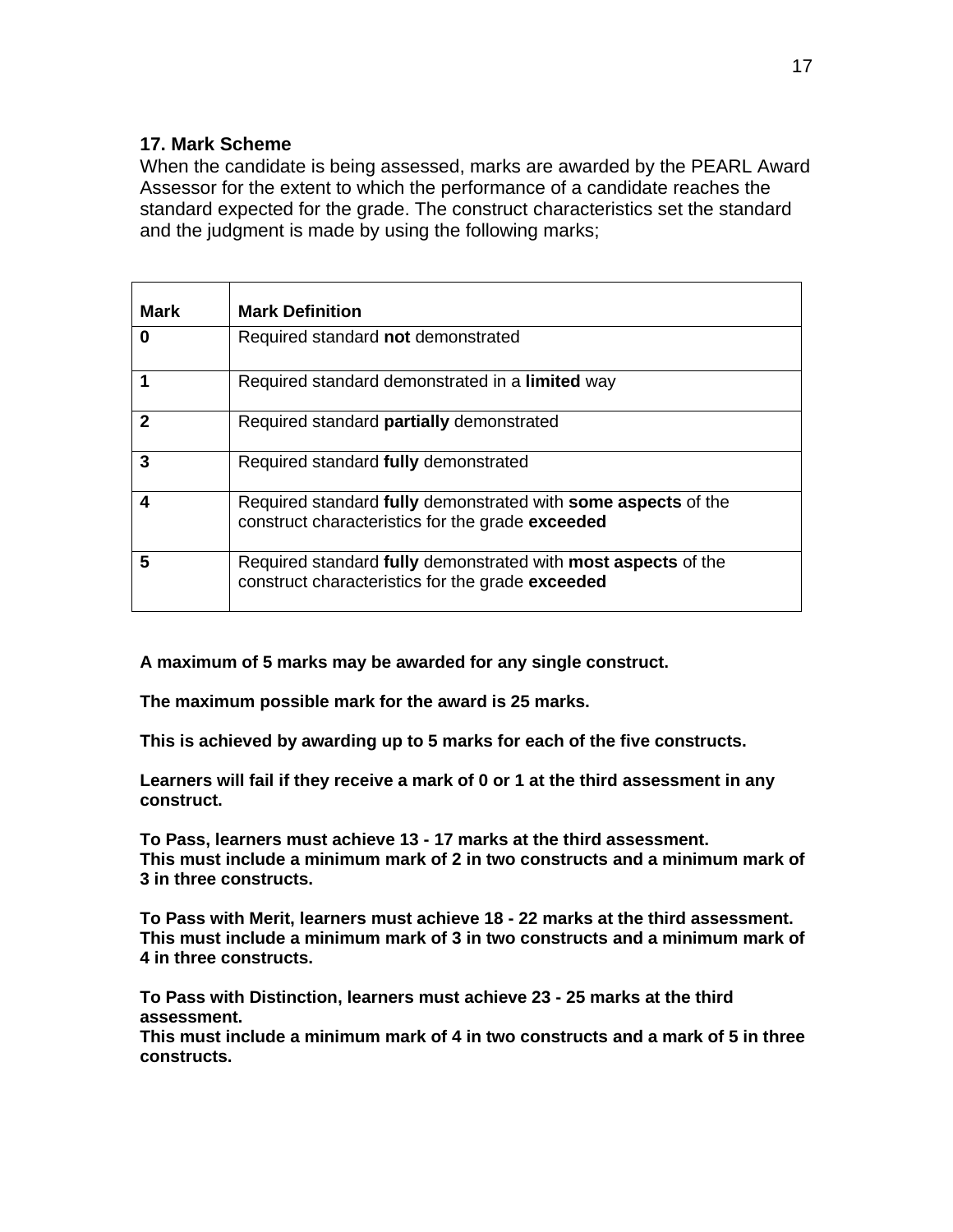#### **18. Levels of Achievement**

Marks will be converted to percentages and used to determine an award as unsuccessful, Pass, Pass with Merit, and Pass with Distinction.

By marking this way the learner gains a clear and precise account of their current grade and achievement. Responsibility for the assessment judgements is placed upon the Involved Assessor (teacher, youth worker or manager), as they have the regular relationship with the learner and the close contact needed to build up an understanding of the skills and qualities demonstrated.

| <b>Mark</b>                     | <b>Description of Achievement</b>                                                                                                                                                                                                                                                                                                                                                                                                                                                                                                                                                                                                                                                                                                                                                                                                                                                                                    | Percentage |
|---------------------------------|----------------------------------------------------------------------------------------------------------------------------------------------------------------------------------------------------------------------------------------------------------------------------------------------------------------------------------------------------------------------------------------------------------------------------------------------------------------------------------------------------------------------------------------------------------------------------------------------------------------------------------------------------------------------------------------------------------------------------------------------------------------------------------------------------------------------------------------------------------------------------------------------------------------------|------------|
| <b>Boundary</b>                 |                                                                                                                                                                                                                                                                                                                                                                                                                                                                                                                                                                                                                                                                                                                                                                                                                                                                                                                      |            |
| <b>Pass</b><br>$13 - 17$        | To achieve the award of a Pass the learner must fully<br>demonstrate the required standard indicated in the assessment<br>criteria for the grade in at least three but not necessarily all of<br>the five constructs. If learners achieve a mark of 0 or 1 for any<br>construct in the final assessment they will fail. The minimum<br>mark for a Pass is therefore 13, which would include at least a<br>mark of 2 in two of the constructs and a mark of 3 or above in<br>three of the constructs. The performance of some learners may<br>have exceeded the required standard in one or more construct<br>and this reflects the fact that strength in one aspect may<br>compensate for weakness in another.<br>The defining characteristic of the overall performance of a<br>learner awarded a Pass is that they demonstrate the minimum<br>levels of skills indicated in the assessment criteria for the grade. | 52%        |
| <b>Merit</b><br>$18 - 22$       | To achieve the award of a Pass with Merit the learner must<br>demonstrate the required standard in at least two, and exceed in<br>some aspects in three of the constructs. The minimum mark for<br>a Pass with Merit is therefore 18, which would include at least a<br>mark of 3 in two of the constructs and a mark of 4 or above in<br>three of the constructs. The performance of some learners may<br>have exceeded the required standard in most aspects in one or<br>more construct and this reflects the fact that strength in one<br>aspect may compensate for weakness in another. A defining<br>characteristic of the overall performance of a learner awarded a<br>Pass with Merit is that they demonstrate and occasionally<br>exceed the required standard of skills indicated in the<br>assessment criteria for the grade.                                                                            | 72%        |
| <b>Distinction</b><br>$23 - 25$ | To achieve the award of a Pass with Distinction the performance<br>of a learner must exceed the required standard in the<br>assessment criteria for the grade in all of the constructs. The<br>minimum mark for a Pass with Distinction is therefore 23, which<br>would include at least a mark of 4 in two constructs and a mark<br>of 5 in three of the constructs. The performance of some<br>learners may have exceeded the required standard by a<br>considerable margin in one or more aspects of the constructs<br>and this reflects the fact that strength in one aspect may<br>compensate for a relatively weaker performance in another.<br>A defining characteristic of the overall performance of a learner<br>awarded a Pass with Distinction is that they demonstrate and<br>mostly exceed the required standard of skills indicated in the<br>assessment criteria for the grade.                      | 92%        |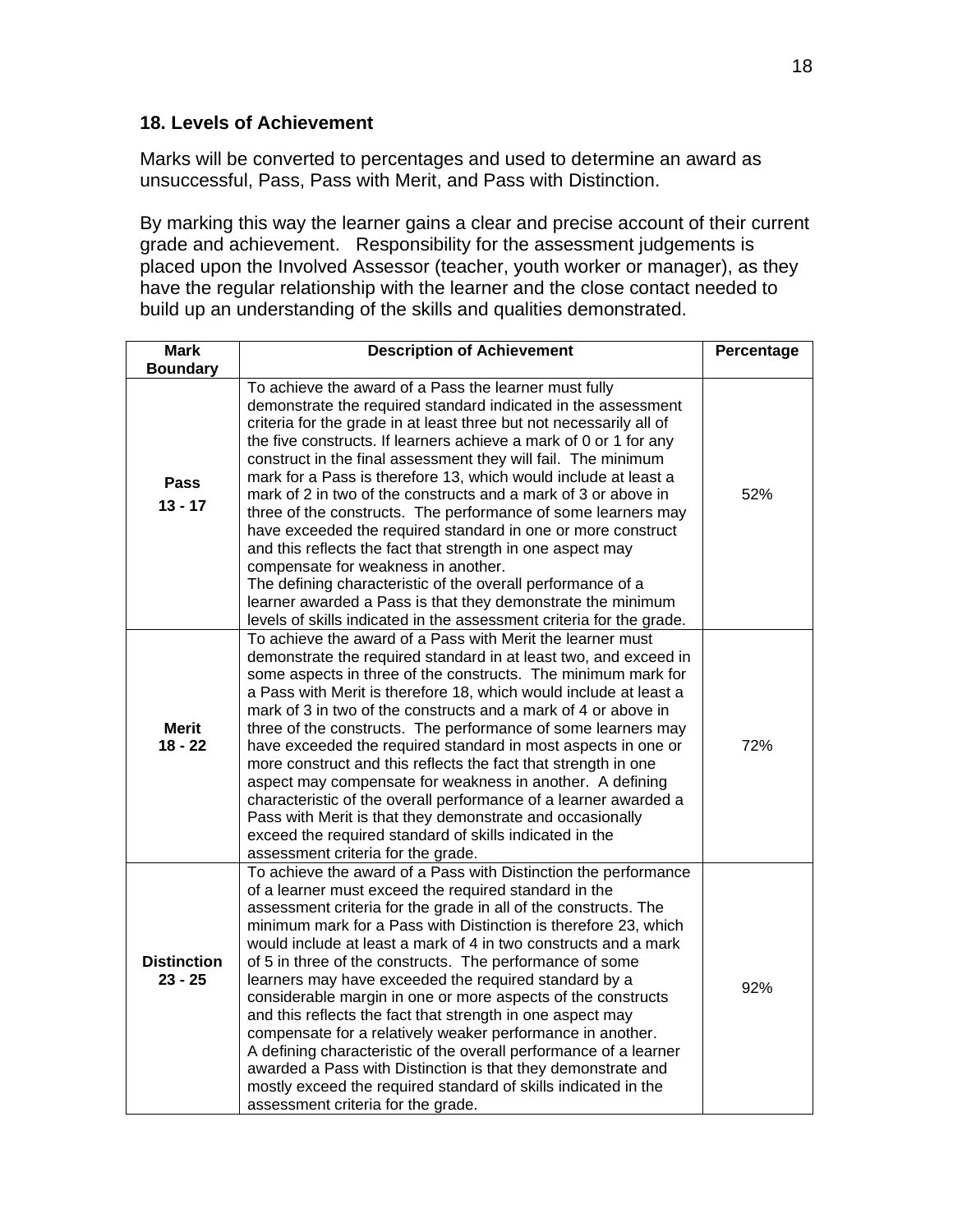#### **19. Reasonable Adjustments and Special Considerations**

Information on assessment and entry requirements for learners with particular needs are published on the web site [www.gqal.org](http://www.gqal.org/) and in the policy 'Reasonable Adjustments and Special Considerations'. Copies of this are available from: The Graded Qualifications Alliance, Garden Street, Leicester LE1 3UA. Email: info@gqal.org

#### **20. Awarding**

Awards will normally be made by GQAL within 6 weeks of the final (Independent Assessment) taking place.

#### **21. Repeats of Assessments**

Where a candidate is not able to reach the minimum standard for a pass in an assessment, application for re-assessment at that grade is permitted. All assessment components must be completed on re-assessment. Marks from assessment components may not be carried forward or credited.

#### **22. Issue of Results**

Results and certificates will normally be issued six weeks after the date of the assessment. This time is necessary to ensure that all results are properly standardised and checked by the Graded Qualifications Alliance.

#### **23. Language and Bias**

Every effort has been made to ensure that this specification and associated mark schemes, procedures and materials are free from any form of bias and have no hidden requirements for entry or assessment.

Care has been taken to ensure that the specification, the learning outcomes and assessment criteria and assessment components make appropriate demands on candidates both in terms of their physical safety and well being and expectations of physical and cognitive performance in relation to their level of ability.

#### **24. Statutory Requirements**

It is a requirement that all centres make themselves aware of and comply with the relevant current legislation relating to Safeguarding, Health and Safety, Data Protection and Equalities.

#### **25. Specification end date**

This specification is valid until 31st May 2026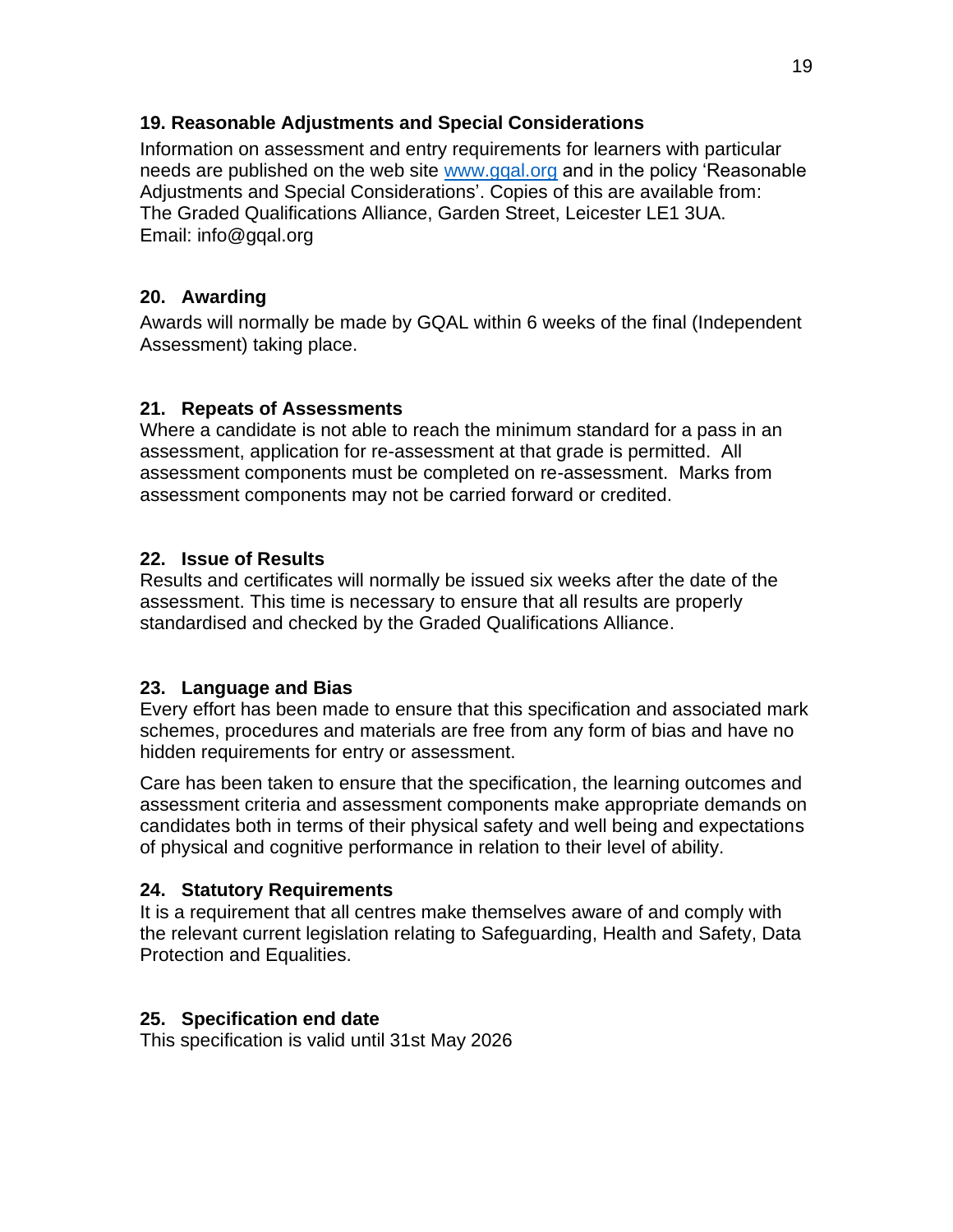### **APPENDIX 1**

| <b>Construct</b>  | <b>Example Characteristics- Knowledge, understanding &amp; skills</b>                                                                                                                                                                                                                                                                                                                                                                                                                                                                                                                                                                                                  |
|-------------------|------------------------------------------------------------------------------------------------------------------------------------------------------------------------------------------------------------------------------------------------------------------------------------------------------------------------------------------------------------------------------------------------------------------------------------------------------------------------------------------------------------------------------------------------------------------------------------------------------------------------------------------------------------------------|
| Self awareness    | I know what I feel strongly about.<br>I can identify when strong feelings affect behaviour.<br>I can recognise and name a strong and unpleasant feeling when<br>prompted.                                                                                                                                                                                                                                                                                                                                                                                                                                                                                              |
| Social skills     | I am willing to join in group-work.<br>I can complete a group work task.<br>I can introduce myself to others.<br>I can use the name people wish to be known by.<br>I can say please/thank-you.<br>I can show kindness others.<br>I can recognise when I have done something wrong and can say sorry<br>when I am wrong.<br>I do not interrupt when someone is talking.<br>I know who to ask when I need help.<br>I know that I can ask for help.                                                                                                                                                                                                                       |
| Managing feelings | I know what makes me angry and I understand what my anger triggers<br>are.<br>I can demonstrate three good/bad feelings.<br>I can talk about something that makes me happy.<br>I know what is meant by the word 'behaviour' and can give an example<br>of this.<br>I am willing to wait for my turn.<br>I can tell when other people are angry.<br>I know what makes me sad and I can talk about it.<br>I know what makes me happy and I can talk about it.<br>I know what makes me feel good and I can talk about it.<br>I know three things that make me feel comfortable when I am learning.<br>I know three things that make me feel frustrated when I am learning |
| Empathy           | I know what is meant by listening.<br>I can identify times when I have been listened to.<br>I can tell when others are: angry, crying or laughing                                                                                                                                                                                                                                                                                                                                                                                                                                                                                                                      |
| Motivation        | I can identify what friends/family/close colleagues like about me.<br>I can identify what friends/family/close colleagues might not like about<br>me.<br>I can name some activities that interest me and some that do not.<br>I can name two activities that I have taken part in recently.<br>I can name an activity that I am worried about attempting.<br>I can identify something that I have recently done well.<br>I can identify something that I have failed at.                                                                                                                                                                                               |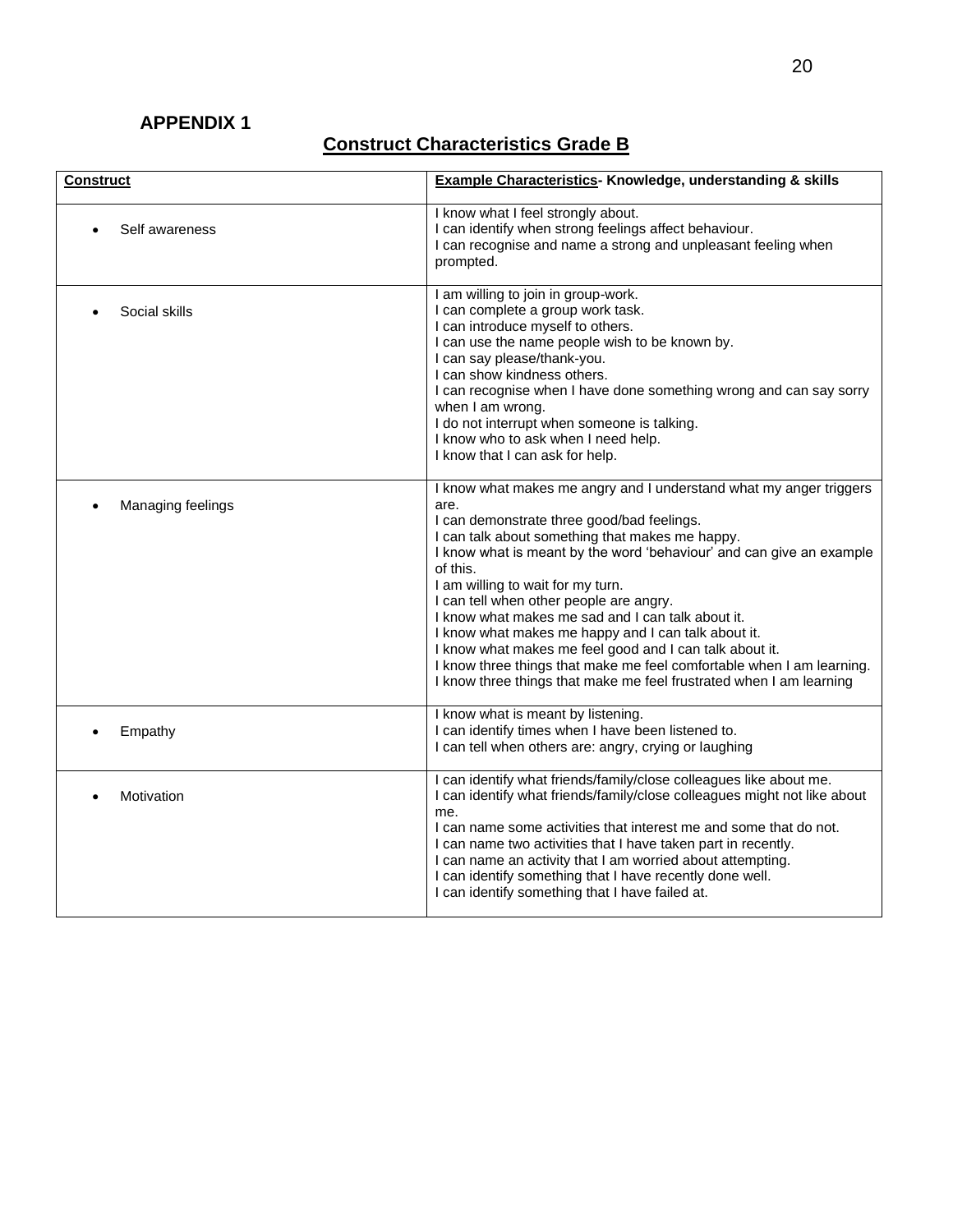| <b>Construct</b>  | <b>Example Characteristics- Knowledge, understanding &amp; skills</b>                                                                                                                                                                                                                                                                                                                                                                                                                                                                                                                                                                                                                                                                                                                                                                                                                                                                                  |
|-------------------|--------------------------------------------------------------------------------------------------------------------------------------------------------------------------------------------------------------------------------------------------------------------------------------------------------------------------------------------------------------------------------------------------------------------------------------------------------------------------------------------------------------------------------------------------------------------------------------------------------------------------------------------------------------------------------------------------------------------------------------------------------------------------------------------------------------------------------------------------------------------------------------------------------------------------------------------------------|
| Self awareness    | I know how I behave in common situations and environments.<br>I can name simple feelings in myself when asked.<br>I can express simple positive and negative feelings appropriately.<br>I can identify feelings & behaviours linked to them.                                                                                                                                                                                                                                                                                                                                                                                                                                                                                                                                                                                                                                                                                                           |
| Social skills     | I am willing to join in group-work.<br>I can complete a group work task.<br>I can introduce myself to others.<br>I can use the name people wish to be known by.<br>I can say please/thank-you.<br>I can show kindness others.<br>I can recognise when I have done something wrong.<br>I can say sorry when I am wrong.<br>I do not interrupt when someone is talking.<br>I do not shout to be heard.<br>I know who to ask when I need help.<br>I know that I can ask for help.<br>I Know different types of groups.<br>I can listen to others when in a group.                                                                                                                                                                                                                                                                                                                                                                                         |
| Managing feelings | I know what happens to my body when I get angry.<br>I can recognise simple ways anger affects my body.<br>I can express a simple range of 'feeling' words.<br>I know what is meant by a thought and can give an example.<br>I can identify when a feeling affected my behaviour.<br>I can give a demonstration of simple pleasant/unpleasant feelings.<br>I can wait for my turn.<br>I can describe a time when I managed a strong feeling.<br>I know what happens when I get anxious and can show examples<br>of this.<br>I can recognise two ways anxiety affects my behaviour.<br>I can demonstrate what happens when I feel uncomfortable or<br>worried.<br>I can demonstrate my happy/sad body language.<br>I know what happens to my body when I feel good.<br>I can talk about how feeling good affects my attitude to other<br>people.<br>I know three things that frustrate me in my learning and can show a<br>way in which I control these. |
| Empathy           | I can recognise times when I have listened to others.<br>I know when it is important to listen.<br>I can see if someone is happy, sad or happy.<br>I could recognise feelings from a range of photos.                                                                                                                                                                                                                                                                                                                                                                                                                                                                                                                                                                                                                                                                                                                                                  |
| Motivation        | I can identify some thing that I am good at.<br>I can identify some thing that I am weak at.<br>I can identify some thing that I could be better at if I tried.<br>I know what I like doing and what I do not like doing.<br>I can name the sorts of activities that I find interesting and those<br>that I don't find as interesting.                                                                                                                                                                                                                                                                                                                                                                                                                                                                                                                                                                                                                 |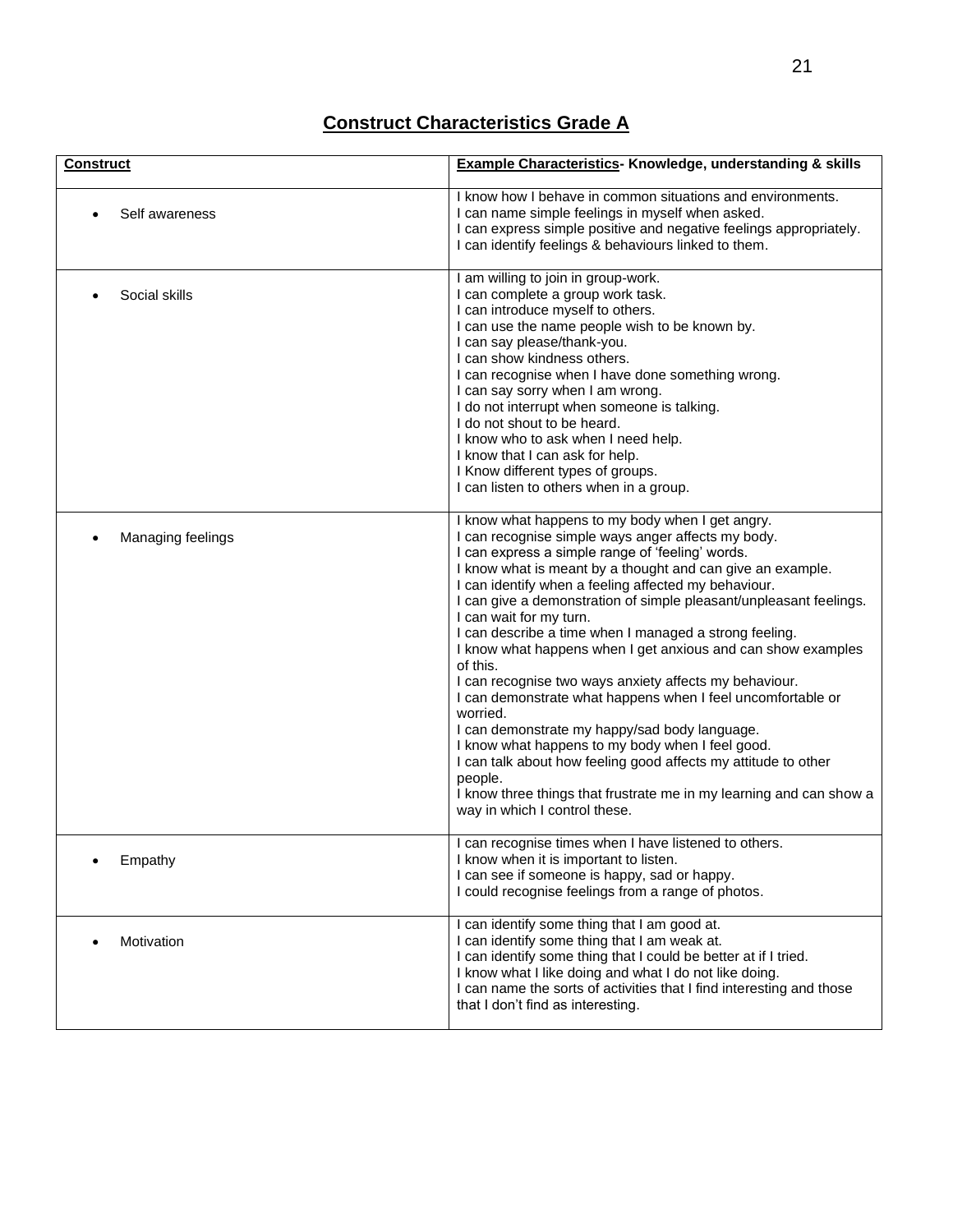| <b>Construct</b>  | <b>Example Characteristics- Knowledge, understanding &amp; skills</b>                                                                                                                                                                                                                                                                                                                                                                                                                                                                                                                                                                                                                                                                                                                      |  |
|-------------------|--------------------------------------------------------------------------------------------------------------------------------------------------------------------------------------------------------------------------------------------------------------------------------------------------------------------------------------------------------------------------------------------------------------------------------------------------------------------------------------------------------------------------------------------------------------------------------------------------------------------------------------------------------------------------------------------------------------------------------------------------------------------------------------------|--|
| Self awareness    | I know that feelings, thoughts and behaviour are different things.<br>I can explain simply how strong feelings are linked to behaviour.<br>I know how I behave in a range of situations.<br>I have the ability to recognise a pleasant / unpleasant feeling that<br>may affect behaviour.                                                                                                                                                                                                                                                                                                                                                                                                                                                                                                  |  |
| Social skills     | I understand what is meant by group-work.<br>I can take turns fairly in a structured situation.<br>I can get on with people in the group.<br>I can take turns fairly.<br>I can wait to be listened to.<br>I can say what I think when I need to.<br>I can ask simple, relevant questions.<br>I listen when people speak.<br>I get actively involved in group-work.<br>I don't become abusive if I disagree with people.<br>I am willing to try something new.                                                                                                                                                                                                                                                                                                                              |  |
| Managing feelings | I know that feelings, thoughts and behaviour are different things.<br>I know what is meant by strong feelings.<br>I can regularly recognise a pleasant / unpleasant feeling.<br>I can express a basic range of feeling words.<br>I can show how a thought has influenced how I feel.<br>I can share a strong feeling I have with a peer/colleague.<br>I can identify something I am currently waiting for.<br>I can show two simple ways of managing a strong feeling.<br>I can talk about a conflict I have experienced.<br>I can show through body language a range of basic feelings.<br>I can talk about why I like / dislike certain feelings.<br>I can demonstrate a time when I controlled my feelings to help me<br>learn.<br>I can show that I care about other peoples feelings. |  |
| Empathy           | I know 3 reasons why listening is important.<br>I can tell when people are experiencing: boredom, worry, fear or<br>excitement.<br>I can indentify what would make someone: bored, worried or<br>excited.                                                                                                                                                                                                                                                                                                                                                                                                                                                                                                                                                                                  |  |
| Motivation        | I know what a 'goal' is.<br>I can name a goal that I have set for myself and one that someone<br>else has set for me.<br>I can describe three simple things that I find it easy to motivate<br>myself to do and explain why.<br>I can describe three simple things that I find it hard to motivate<br>myself to do and explain why.                                                                                                                                                                                                                                                                                                                                                                                                                                                        |  |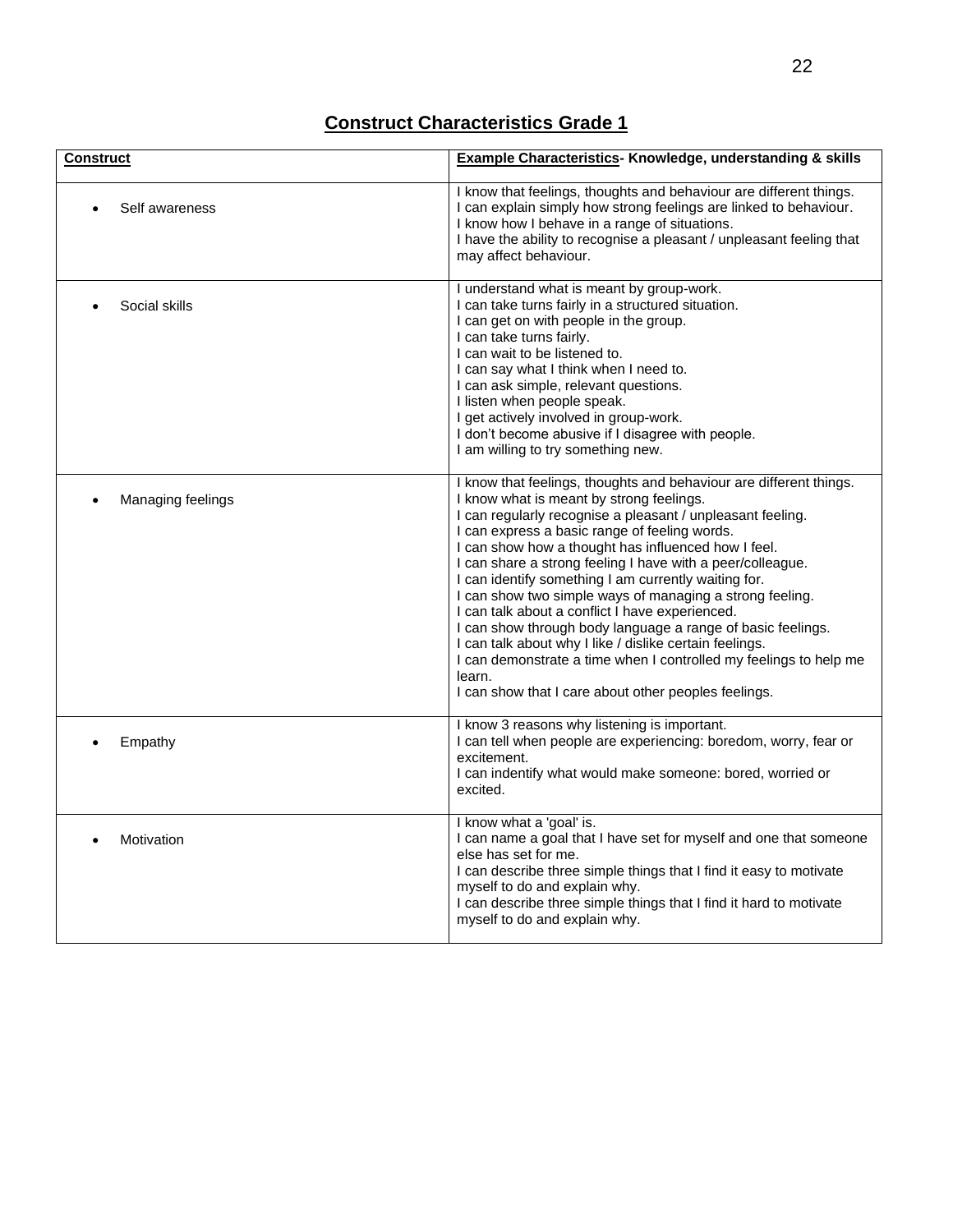| <b>Construct</b>  | <b>Example Characteristics- Knowledge, understanding &amp; skills</b>                                                                                                                                                                                                                                                                                                                                                                                                                                                                                                                                                                                                                                                                                                                                                                                                                       |
|-------------------|---------------------------------------------------------------------------------------------------------------------------------------------------------------------------------------------------------------------------------------------------------------------------------------------------------------------------------------------------------------------------------------------------------------------------------------------------------------------------------------------------------------------------------------------------------------------------------------------------------------------------------------------------------------------------------------------------------------------------------------------------------------------------------------------------------------------------------------------------------------------------------------------|
| Self awareness    | I know and can explain how thoughts affect feelings.<br>I can name strong feelings.<br>I know how thoughts & feelings affect behaviour.<br>I can begin to develop strategies to avoid negative behaviour.<br>I can describe a wider range of feelings.                                                                                                                                                                                                                                                                                                                                                                                                                                                                                                                                                                                                                                      |
| Social skills     | I know that my behaviour affects other people in a group. I can share<br>resources.<br>I can explain my point of view to others.<br>I do not personalise an argument.<br>I encourage others to take part in group activities.<br>I offer help to people when they are stuck.<br>I make an effort to be friendly.<br>I can work with people who are not my friends.<br>I am willing to work with people I do not know.<br>I do not use offensive language.<br>I think about what I am going to do before starting. I come prepared.<br>I can work through distractions.<br>I respond to a reasonable request.<br>I know what an open-ended question is.<br>I can talk about something I have learnt.                                                                                                                                                                                         |
| Managing feelings | I know that behaviour is a choice.<br>I can identify two examples of different ways people respond to<br>conflict.<br>I can express a good range of feeling words.<br>I can demonstrate how thoughts and feelings can stop you learning.<br>I can identify how feelings have been a barrier to the group working<br>well.<br>I can talk about the consequences of acting on my feelings.<br>I can verbally express my feelings in a way that does not hurt me.<br>I can express my feelings in a way that helps me to get on with people.<br>I can express my feelings in a way that helps me to feel better.<br>I can express my feelings in a way that helps me to feel good and / or<br>happy<br>I can recognise signs of good and bad feelings in my peers.<br>I can keep my feelings to myself when necessary.<br>I am comfortable sharing my feelings with my peers when appropriate. |
| Empathy           | I know that people feel the same range of emotions.<br>I can recognise good & bad feelings in my peers.<br>I can show that I care about other peoples feelings.<br>I can give two examples of how our actions affect how other people<br>feel.<br>I can listen to others' feelings                                                                                                                                                                                                                                                                                                                                                                                                                                                                                                                                                                                                          |
| Motivation        | I know the difference between long and short-term goals and I can<br>give examples.<br>I know what it feels like to achieve a goal.<br>I know what it feels like to fail at something.<br>I know that others might depend on me to pull my weight in a task.<br>I know that not achieving a goal might have consequences for both<br>others and myself.                                                                                                                                                                                                                                                                                                                                                                                                                                                                                                                                     |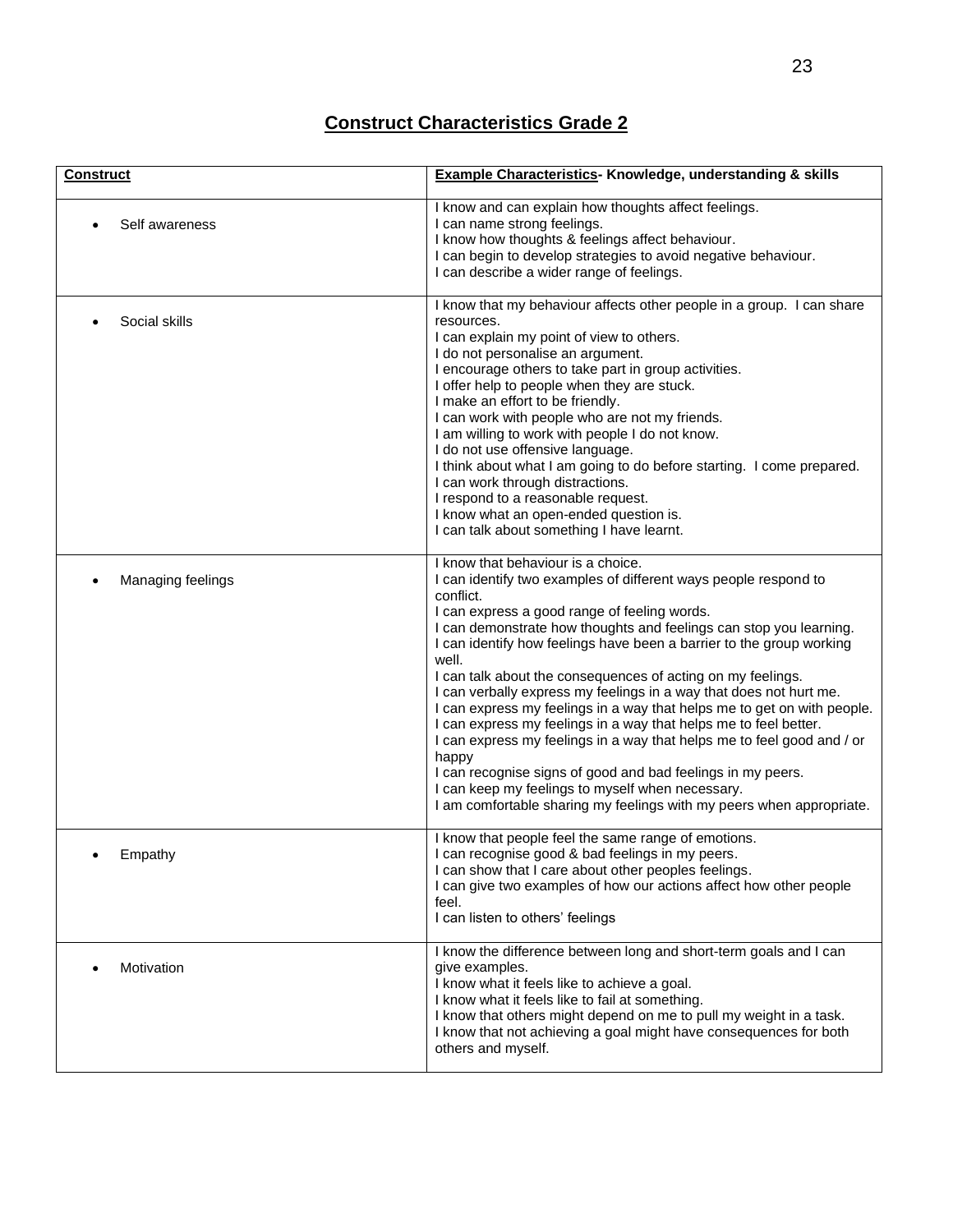| <b>Construct</b>  | <b>Example Characteristics- Knowledge, understanding &amp; skills</b>                                                                                                                                                                                                                                                                                                                                                                                                                                                                                                                                                                                                                                                                                                                                                                                               |  |
|-------------------|---------------------------------------------------------------------------------------------------------------------------------------------------------------------------------------------------------------------------------------------------------------------------------------------------------------------------------------------------------------------------------------------------------------------------------------------------------------------------------------------------------------------------------------------------------------------------------------------------------------------------------------------------------------------------------------------------------------------------------------------------------------------------------------------------------------------------------------------------------------------|--|
| Self awareness    | If I have upset someone I am aware of this and can discuss it.<br>I can accurately define a problem that I have got.<br>I know when I have a problem and the reasons that may be behind it.<br>I understand what is meant by 'blind spots' and 'social conditioning'.<br>I can talk about a time when I have had a 'blind spot' about someone or<br>something.<br>I have the ability to talk about a range of feelings.                                                                                                                                                                                                                                                                                                                                                                                                                                             |  |
| Social skills     | I know what my opinion is on a particular topic.<br>I have the ability to apologise and make amends with people.<br>I understand what is expected of me and others.<br>I plan my work and know when I have achieved.<br>I can complete tasks.<br>I can see when people need help.<br>I am willing to help and encourage others.<br>I can put the needs of others first.<br>I do not make promises I cannot keep.<br>I can admit what I am not good at to others.<br>I can talk about where I went wrong.<br>I try to avoid repeating mistakes.<br>I can help calm situations down.<br>I can take part in a negotiation.<br>I can discuss my role in a group.<br>I can talk about what I am good at.                                                                                                                                                                 |  |
| Managing feelings | I can demonstrate an understanding of how I respond to conflict.<br>I can use 'stop, think, calm-down' system.<br>I know my usual way of responding to conflict.<br>I know when I have been impulsive.<br>I can use simple anger management techniques.<br>I can recognise examples of when my feelings influence my behaviour.<br>I can explain how I feel to others.<br>I can express my feelings in a way that does not hurt other people's<br>feelings.<br>I know when a feeling has stopped me making a good decision.<br>I can calm myself down when I choose to.<br>I can listen to other people feelings without interrupting them.<br>I can show that I can help someone else who feels like I do.<br>I can ask someone for help with my feelings when I need it.<br>I can demonstrate how I can increase my pleasant feelings by doing<br>certain things. |  |
| Empathy           | I can identify 3 feelings I share with others about a specific issue.<br>I can demonstrate 3 good listening skills.<br>I can offer comfort when people are in distress.<br>I can use open & welcoming body language.<br>I will intervene if I see someone is being left out.                                                                                                                                                                                                                                                                                                                                                                                                                                                                                                                                                                                        |  |
| Motivation        | I know that some goals are necessary steps in achieving something else<br>later on in life.<br>I can name things that both interest and inspire me.<br>I can give and example of a short-term goal that I have recently.<br>achieved and describe how I felt about it.<br>I can set an achievable short-term goal for this week/month.<br>I can say what it would mean to mean to others and me if/when I<br>achieved this short-term goal.                                                                                                                                                                                                                                                                                                                                                                                                                         |  |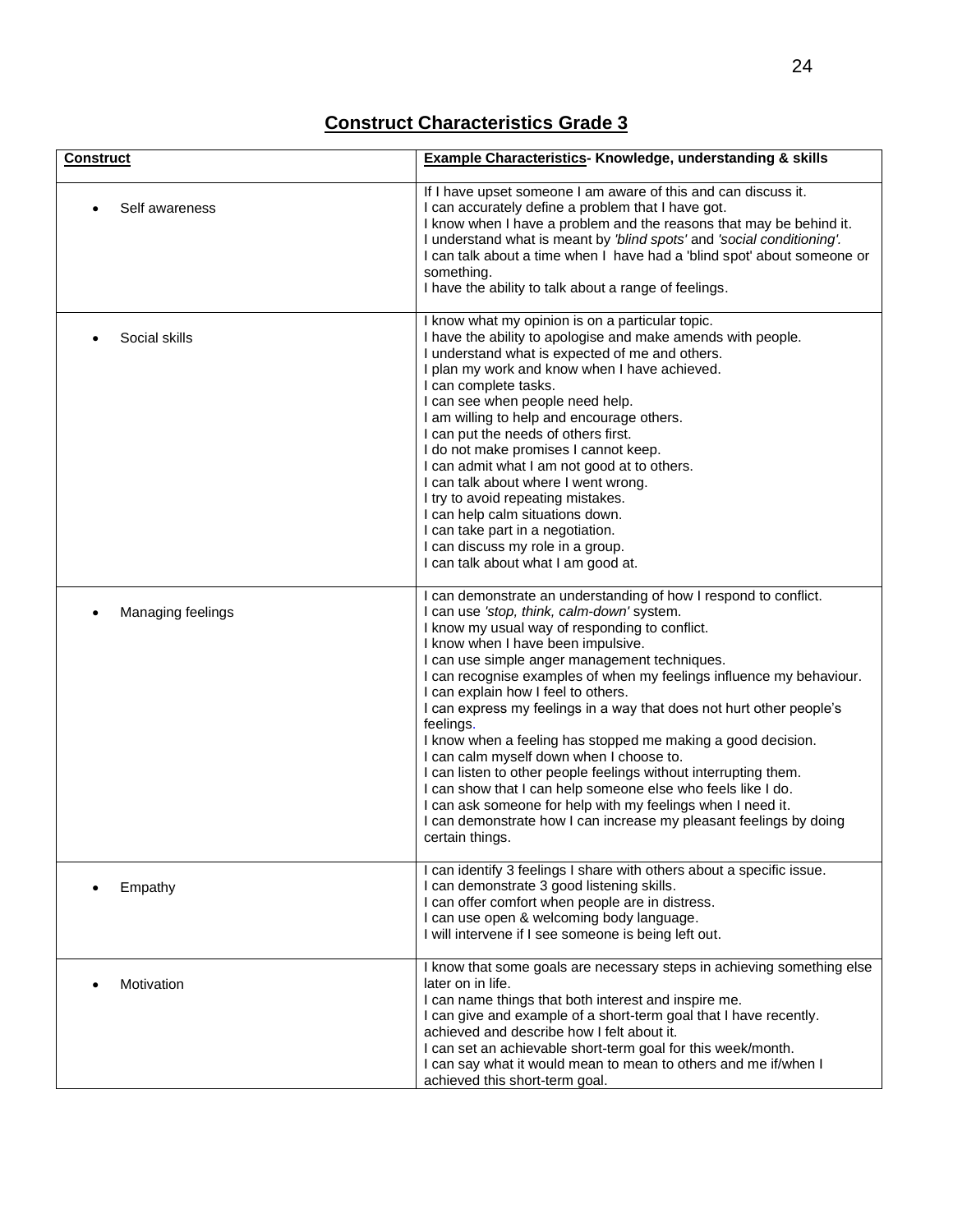| <b>Construct</b>  | <b>Example Characteristics- Knowledge, understanding &amp; skills</b>                                                                                                                                                                                                                                                                                                                                                                                                                                                                                                                                                                                                                                                                                                                                                                  |
|-------------------|----------------------------------------------------------------------------------------------------------------------------------------------------------------------------------------------------------------------------------------------------------------------------------------------------------------------------------------------------------------------------------------------------------------------------------------------------------------------------------------------------------------------------------------------------------------------------------------------------------------------------------------------------------------------------------------------------------------------------------------------------------------------------------------------------------------------------------------|
| Self awareness    | I Know my own preferred learning style.<br>I Understand what beliefs are.<br>I can identify positive and negative beliefs about myself.<br>I can describe patterns in how thoughts and feelings affect your behaviour.<br>I know what happens when I get anxious & can show an example of this<br>I can explain my actions.                                                                                                                                                                                                                                                                                                                                                                                                                                                                                                            |
| Social skills     | I know what my opinion is on a particular topic.<br>I have the ability to apologise and make amends with people.<br>I understand what is expected of me and others.<br>I plan my work and know when I have achieved.<br>I can complete tasks.<br>I can see when people need help.<br>I am willing to help and encourage others.<br>I can put the needs of others first.<br>I do not make promises I cannot keep.<br>I can admit what I am not good at to others.<br>I can talk about where I went wrong.<br>I try to avoid repeating mistakes.<br>I can help calm situations down.<br>I can take part in a negotiation.<br>I can discuss my role in a group.<br>I can talk about what I am good at.                                                                                                                                    |
| Managing feelings | I understand what conflict I find hardest to manage.<br>I can regularly use a calming or relaxation strategy.<br>I can demonstrate an impulsive response and a thinking response.<br>I can use simple self talk techniques.<br>I now what is meant by negative thinking.<br>I can express pride in my achievements.<br>I can express strong feelings appropriately.<br>I can remain positive even if I don't feel that way.<br>I persevere and work through my frustrations when learning.<br>I can demonstrate things that I do to relax.<br>I can recognise a range of feelings when they are presented to me.<br>I can challenge my feelings when I need to.<br>I can turn and walk away from conflict.<br>I understand the difference between real and imaginary feelings.<br>I can demonstrate the though/feeling/action process. |
| Empathy           | I can understand how body language influences the way you communicate.<br>I can demonstrate positive body language and mirroring when listening.<br>I can offer verbal support to others.<br>I can involve others when in a group.<br>I can help to calm someone down in a situation.<br>I understand why good listening skills are important within empathy.                                                                                                                                                                                                                                                                                                                                                                                                                                                                          |
| Motivation        | I can identify something that hinders motivation and a strategy for overcoming it, e.g.<br>boredom;<br>lack of interest/no intrinsic satisfaction;<br>frustration;<br>previous failure at a similar activity;<br>fear of failure/learned helplessness, i.e. I have given up trying at this sort of<br>activity;<br>I cannot see the point/purpose;<br>it's a group goal and nothing to do with me;<br>distraction/lack of concentration;<br>using the wrong strategy.<br>I can identify a strategy for one of these hindrances.<br>I can name a long-term goal and can break it down into small achievable steps.<br>I can describe how I might achieve those steps & keep motivated.                                                                                                                                                  |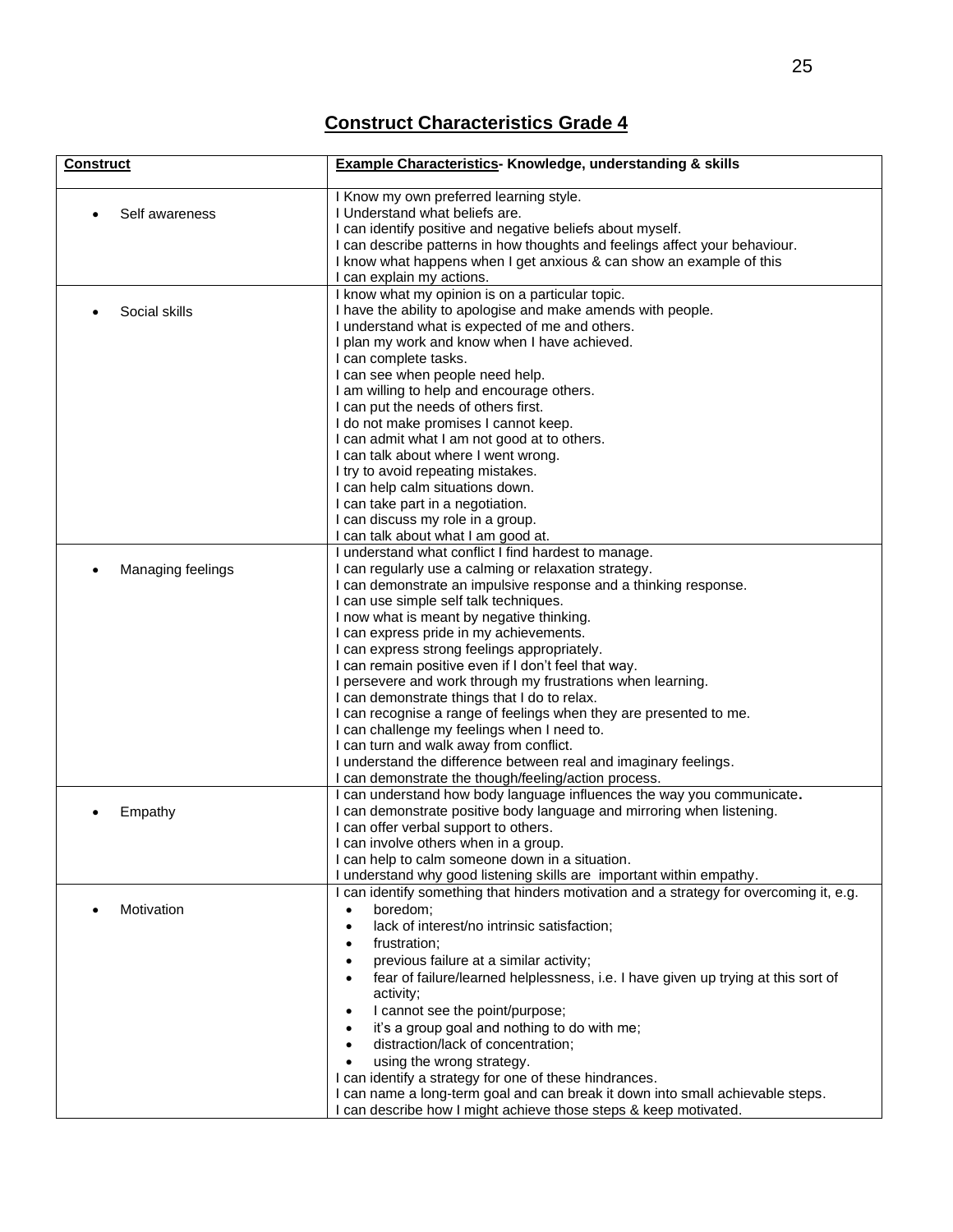| <b>Construct</b>  | <b>Example Characteristics- Knowledge, understanding &amp; skills</b>                                                                                                                                                                                                                                                                                                                                                                                                                                                                                                                                                                                                                                                                                                                                                                                                                                                                                                                                                             |  |
|-------------------|-----------------------------------------------------------------------------------------------------------------------------------------------------------------------------------------------------------------------------------------------------------------------------------------------------------------------------------------------------------------------------------------------------------------------------------------------------------------------------------------------------------------------------------------------------------------------------------------------------------------------------------------------------------------------------------------------------------------------------------------------------------------------------------------------------------------------------------------------------------------------------------------------------------------------------------------------------------------------------------------------------------------------------------|--|
| Self awareness    | I know what positive and negative influences on thoughts and feelings<br>are.<br>I understand what is meant by 'self-fulfilling prophecy'.<br>I can show positive thinking strategies.<br>I can control the expression of my beliefs & respect other peoples<br>beliefs.<br>I have the ability to talk about beliefs and how they have an impact.                                                                                                                                                                                                                                                                                                                                                                                                                                                                                                                                                                                                                                                                                 |  |
| Social skills     | I can Identify several factors that promote good teamwork.<br>I can show that I can encourage and support others in a group situation.<br>I take responsibility for myself.<br>I know what makes a team work well and can apply it.<br>I am confident working outside my comfort zone.<br>I make a good impression through positive body language.<br>I know that different environments need different communication skills.<br>I can quickly adjust my spoken / body language to take account of the<br>circumstances.<br>I can identify those who are struggling to participate.<br>I understand group dynamics and how roles can change.<br>I can change role depending on the group or task.<br>I am good at meeting new people.<br>I can calmly challenge aggression.<br>I admit when I am wrong and can actively improve the situation.<br>I can ask questions to evaluate learning.<br>I am confident in knowing where to seek help and how to ask for it.<br>I can speak clearly and confidently to a group of my peers. |  |
| Managing feelings | I know 3 values of conflict resolution and how these could help me.<br>I can use 'l' messages.<br>I can contain strong feelings and not get distracted by them.<br>I can recognise impulsive behaviour in others.<br>I can change a negative thought into a positive one.<br>I know what is meant by fight or flight.<br>I can bounce back from negative feelings or disappointment.<br>I can explain how my feelings influence my attitude.<br>I can demonstrate a range of strategies for managing my worries.<br>I can demonstrate a range of strategies for managing my uncomfortable<br>feelings.<br>I can respond to and control my feelings to enable me to behave.<br>I can respond to and control my feelings to enable me to learn.                                                                                                                                                                                                                                                                                     |  |
| Empathy           | I understand the importance of body language and tone of voice when<br>others are speaking to you.<br>I can demonstrate a basic ability to use active listening (reflecting back).<br>I can use open ended questions.<br>I understand that different backgrounds and experiences can influence<br>view points or opinions.<br>I can respond calmly to the showing of aggression or anger.<br>I can support others even if I don't share the same opinion or view point.                                                                                                                                                                                                                                                                                                                                                                                                                                                                                                                                                           |  |
| Motivation        | I can describe strategies that I have used to overcome obstacles.<br>I can recognise which parts of my strategy were successful and which<br>were unsuccessful.<br>I can demonstrate that I have achieved at least two significant short-<br>term goals that I have set myself.<br>I can set my own SMART targets.<br>I can identify failures that were due to mistakes I made and failures due<br>to circumstances external to me.<br>I can set a new course of action if a plan fall flat.                                                                                                                                                                                                                                                                                                                                                                                                                                                                                                                                      |  |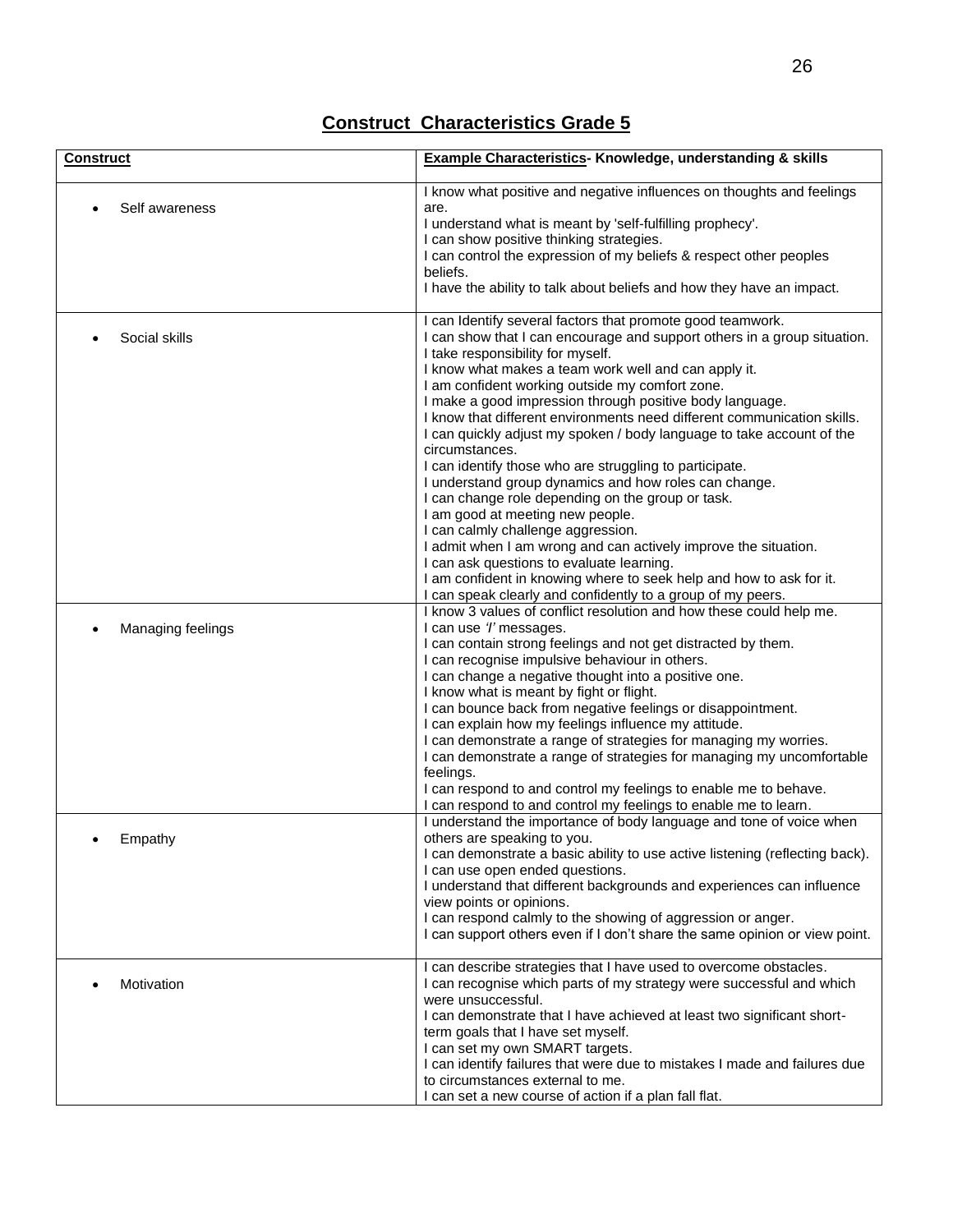| <b>Construct</b>  | <b>Example Characteristics- Knowledge, understanding &amp; skills</b>                                                                                                                                                                                                                                                                                                                                                                                                                                                                                                                                                                                                                                                                                                                                                                                                                                                                                                                                                     |
|-------------------|---------------------------------------------------------------------------------------------------------------------------------------------------------------------------------------------------------------------------------------------------------------------------------------------------------------------------------------------------------------------------------------------------------------------------------------------------------------------------------------------------------------------------------------------------------------------------------------------------------------------------------------------------------------------------------------------------------------------------------------------------------------------------------------------------------------------------------------------------------------------------------------------------------------------------------------------------------------------------------------------------------------------------|
| Self awareness    | I can Identify positive and negative habits that I have in terms of<br>behaviour towards others.<br>I can show that I can reflect on how I may have treated someone and<br>what influenced my words/actions.<br>I can express my opinion when I may be in the minority.<br>I can recognise strengths & weaknesses in a range of areas &<br>environments.<br>I can describe patterns that may affect my behaviour.                                                                                                                                                                                                                                                                                                                                                                                                                                                                                                                                                                                                         |
| Social skills     | I know the difference between agreeing with and accepting others'<br>opinions.<br>I can successfully undertake a range of activities as a group.<br>I can model peer support techniques.<br>I can model assertive behaviour to my peers.<br>I can evaluate when the team is working effectively.<br>I can suggest and make changes to team strategies.<br>I can model and maintain team ground rules.<br>I can review the contributions of others.<br>I am comfortable giving and taking constructive feedback from my<br>peers.                                                                                                                                                                                                                                                                                                                                                                                                                                                                                          |
|                   | I am open and eager to explore new situations.<br>I can present myself confidently and with authority.<br>I can set up and manage a group presentation in a range of<br>environments.<br>I am willing to work in a range of new environments.<br>I am willing to take on a new role.<br>I can suggest and model ways of dealing with aggressive behaviour.<br>I can use a range of strategies to manage challenging behaviour.<br>I can lead a presentation and a group discussion.<br>I can give constructive verbal feedback to my peers.<br>I cam comfortable accepting constructive feedback from my peers.                                                                                                                                                                                                                                                                                                                                                                                                           |
| Managing feelings | I understand the importance of listening to the other person in a<br>conflict situation.<br>I can describe and explain an opinion that I disagree with on a topic<br>that is important to me.<br>I can reframe difficult feelings and express them clearly.<br>I can manage my feelings when faced with uncertainty. I know how<br>change can make people feel.<br>I can recognise strong feelings in others and help to calm them down. I<br>can listen to others feelings and be non judgemental.<br>I can demonstrate resilience.<br>I can show that the way I express my feelings can change the way<br>other people feel.<br>I know how certain people can create strong feelings in me and I<br>manage these appropriately.<br>I can manage my feelings to reflect the situation I am in.<br>I express my feelings in the manner appropriate to the environment.<br>I can respond to and control my feelings to support others to behave &<br>learn.<br>I can manage my feelings when facing change or uncertainty. |
| Empathy           | I can understand how my feelings affect my ability to listen in a range<br>of situations.<br>I can show that I can use a range of active listening skills.<br>I can make time to listen to others.<br>I can be open & share my own experiences without taking over.<br>I can ask open & sensitive questions when listening.<br>I can appropriately comfort others.<br>I can advise and signpost others as a supportive role to their needs.                                                                                                                                                                                                                                                                                                                                                                                                                                                                                                                                                                               |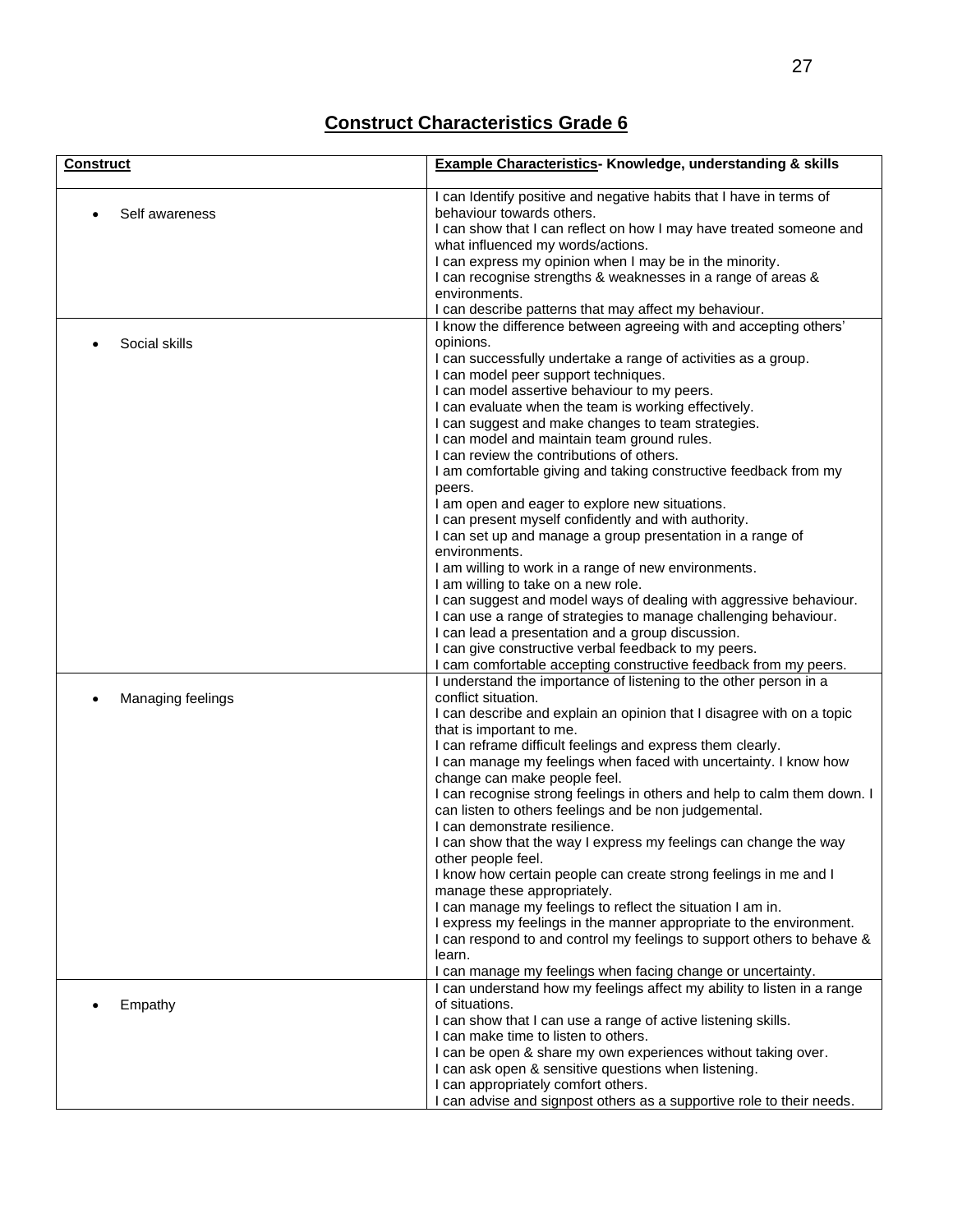| Motivation | I understand the difference between goals and vision.<br>understand what is meant by 'visualisation' and how it can help with<br>motivation.<br>I can describe where I am now and where I want to be in one/five/ten<br>vear's time.<br>I can describe how I would feel if I achieved my vision.<br>I can describe how my life would change if I achieved my vision.<br>I can list some of the obstacles to achieving my vision, e.g.<br>choosing when and where to direct my attention;<br>٠<br>concentration:<br>$\bullet$<br>the ability to resist distraction for long periods of time.<br>٠<br>can describe some of the steps necessary to achieving my vision.<br>can set a realistic goal for this year.<br>can understand the necessity of being organised.<br>I can demonstrate the effectiveness of time management in supporting |
|------------|---------------------------------------------------------------------------------------------------------------------------------------------------------------------------------------------------------------------------------------------------------------------------------------------------------------------------------------------------------------------------------------------------------------------------------------------------------------------------------------------------------------------------------------------------------------------------------------------------------------------------------------------------------------------------------------------------------------------------------------------------------------------------------------------------------------------------------------------|
|            | the achievement of a goal.                                                                                                                                                                                                                                                                                                                                                                                                                                                                                                                                                                                                                                                                                                                                                                                                                  |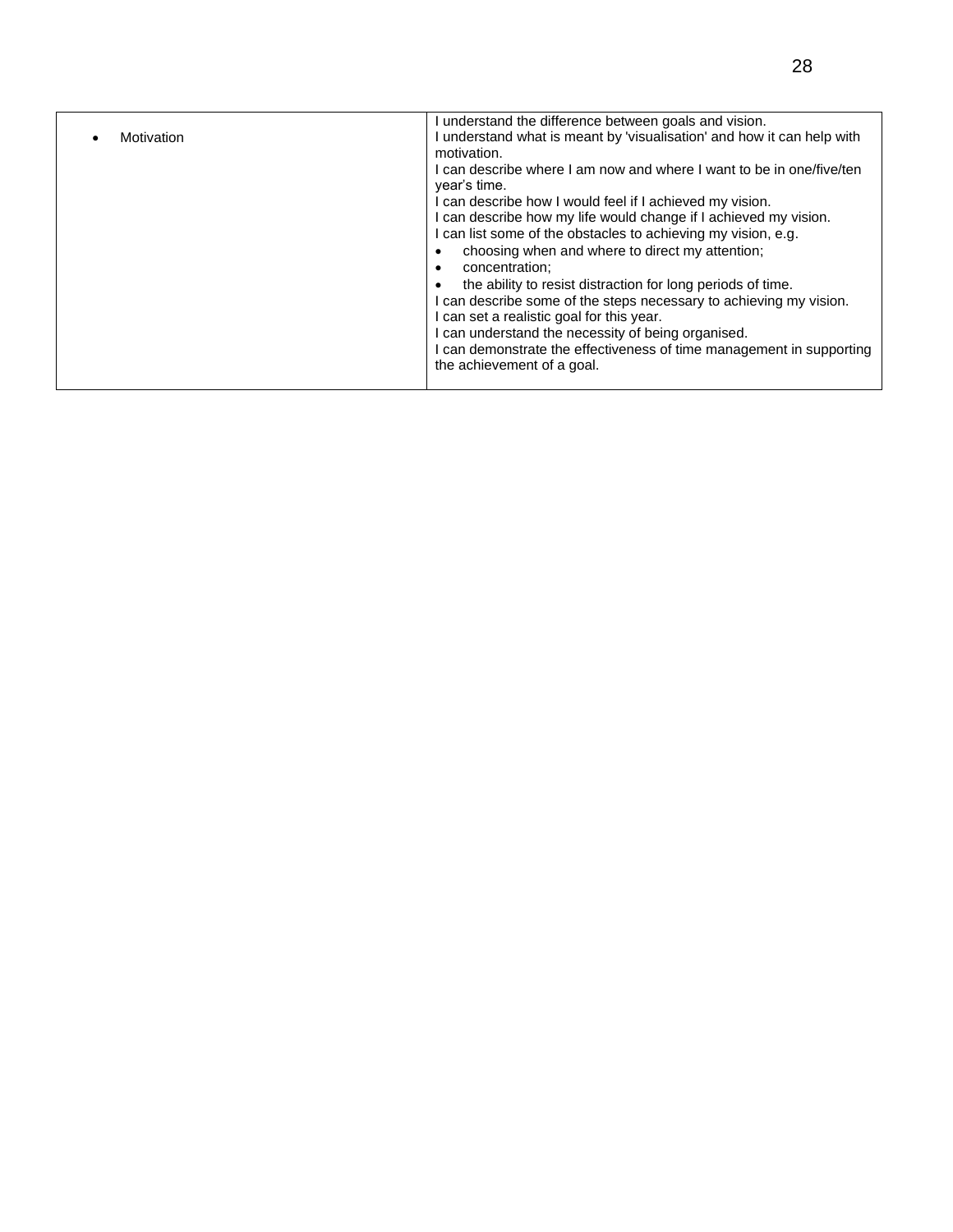| <b>Construct</b>  | <b>Example Characteristics- Knowledge, understanding &amp; skills</b>                                                                                                                                                                                                                                                                                                                                                                                                                                                                                                                                                                                                                                                                                                                                                                                          |
|-------------------|----------------------------------------------------------------------------------------------------------------------------------------------------------------------------------------------------------------------------------------------------------------------------------------------------------------------------------------------------------------------------------------------------------------------------------------------------------------------------------------------------------------------------------------------------------------------------------------------------------------------------------------------------------------------------------------------------------------------------------------------------------------------------------------------------------------------------------------------------------------|
| Self awareness    | I understand what kind of situations that I find it particularly hard to cope with.<br>I can show that I can use a range of strategies for adapting to difficult situations.<br>I can recognise where I have made a mistake.<br>I can put in place strategies for preventing them mistakes happening again.<br>I can review, reflect & review on my own learning.<br>I understand how I can affect a group situation / dynamics when in a group.                                                                                                                                                                                                                                                                                                                                                                                                               |
| Social skills     | I understand the role of appropriate humour for communication.<br>I can show an ability to communicate with your peers effectively.<br>I use my initiative to develop my own learning independently for the benefit of the<br>group.<br>I can use peer support techniques to encourage others.<br>I can explain the importance of social skills to my peers.<br>I can model an effective use of verbal and non-verbal communication.<br>I can identify and explore sensitively reasons why people do not get involved in                                                                                                                                                                                                                                                                                                                                       |
|                   | group work.<br>I can facilitate a group negotiation.<br>I can work confidently in a range of environments.<br>I can review the contributions of others.<br>I am open and eager to explore new situations.<br>I can present myself confidently and with authority.<br>I can set up and manage a group presentation in a range of environments.                                                                                                                                                                                                                                                                                                                                                                                                                                                                                                                  |
| Managing feelings | I understand the range of ways in which people respond to conflict and how this is<br>influenced by background and experience.<br>I can resolve low level conflict through negotiation and discussion.<br>I can manage my feelings in a wide range of environments.<br>I can demonstrate self control and clarity when faced with another's strong<br>feelings.<br>I can respond appropriately when my feelings are challenged.<br>I can manage my feelings when faced with risks.<br>I can listen to and reframe a peer or colleagues feelings.<br>I can quickly adapt the way I express my feelings to suit particular situations &<br>people.<br>I can explain and demonstrate to others the physical impact of negative feelings.<br>I can identify what others may feel in shared situations.<br>I can show a range of influences that shape my feelings. |
| Empathy           | I understand that expressed feelings can often 'hide' root needs.<br>I can show that you can listen for facts, feelings and needs.<br>I can read others body language.<br>I can recognise when I am being judgmental and change in accordance to other<br>peoples perspective.<br>I can mirror body language when listening to others.<br>When requested, I can offer practical help.                                                                                                                                                                                                                                                                                                                                                                                                                                                                          |
| Motivation        | I can explain the connection between vision, goals, short-term goals, general<br>strategies and aims and objectives.<br>I demonstrate resilience in the face of setbacks and bounce back after<br>disappointments.<br>I do not think that I am a failure if I make a mistake or am unsuccessful at<br>something.<br>I can learn from my mistakes.<br>I am pro-active in pursuing my goals.<br>I do not rely on others to achieve success for me.<br>I do not waste time on ineffective strategies.<br>I can quickly evaluate my performance effectiveness.<br>I have developed vision of what I want to do in my future life                                                                                                                                                                                                                                   |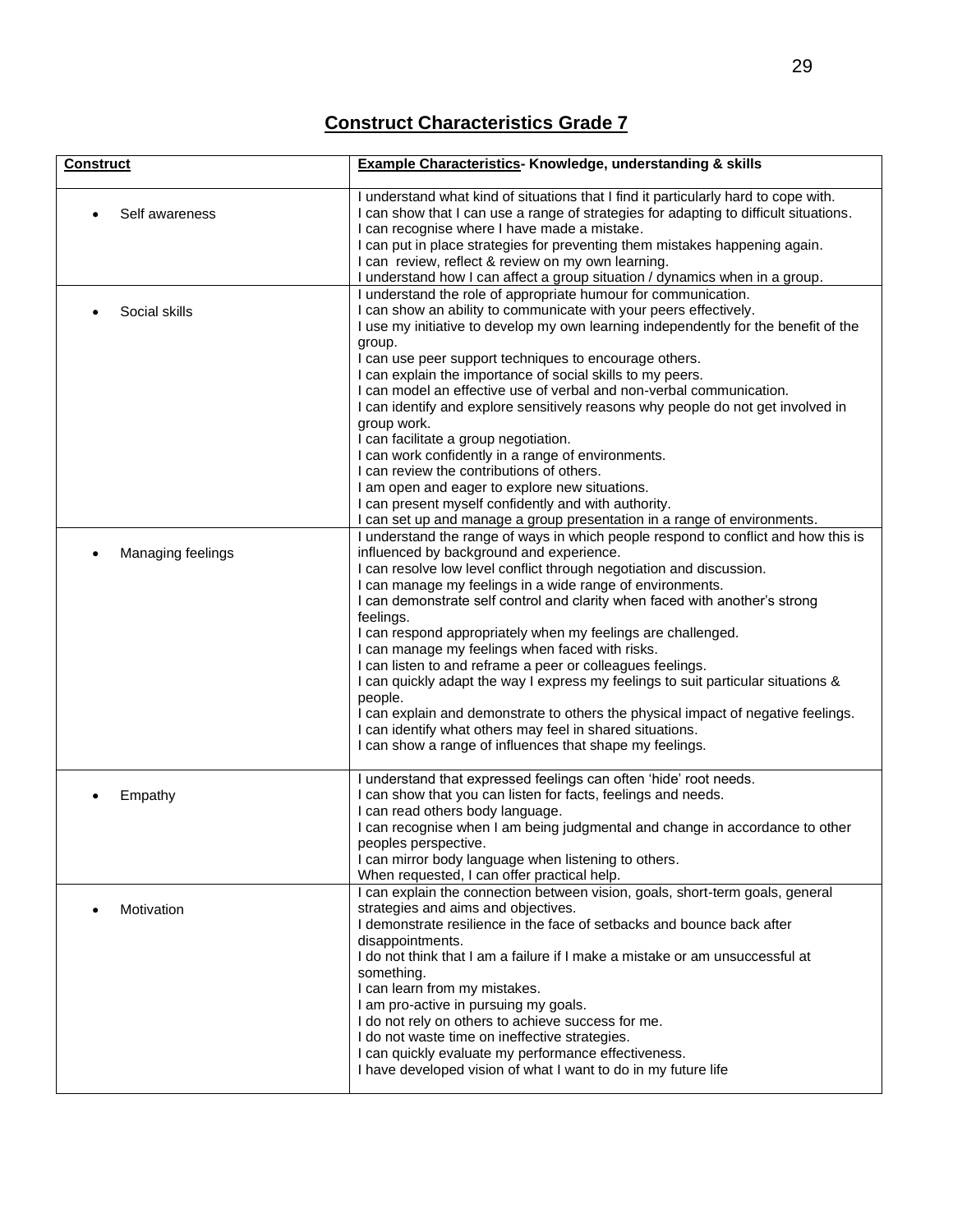| <b>Construct</b>  | Example Characteristics- Knowledge, understanding & skills                                                                                                                                                                                                                                                                                                                                                                                                                                                                                                                                                                                                                                                                                                                                                                                                                                                                                                                                                                                                                                                                                                                                                                    |
|-------------------|-------------------------------------------------------------------------------------------------------------------------------------------------------------------------------------------------------------------------------------------------------------------------------------------------------------------------------------------------------------------------------------------------------------------------------------------------------------------------------------------------------------------------------------------------------------------------------------------------------------------------------------------------------------------------------------------------------------------------------------------------------------------------------------------------------------------------------------------------------------------------------------------------------------------------------------------------------------------------------------------------------------------------------------------------------------------------------------------------------------------------------------------------------------------------------------------------------------------------------|
| Self awareness    | I understand my strengths and weaknesses and strategies for effectively adapting to the<br>weaker areas.<br>I can show how that I can critically evaluate thoughts, feelings and behaviour and adapt them<br>accordingly.<br>I can strengthen my repertoire of coping strategies.<br>I regularly request feedback from others.<br>I am able to reflect on what values and beliefs motivate me.                                                                                                                                                                                                                                                                                                                                                                                                                                                                                                                                                                                                                                                                                                                                                                                                                                |
| Social skills     | I understand the range of ways in which people communicate for different situations, and the<br>effectiveness of different forms of communication.<br>I can show an ability to communicate with a range of people effectively in different situations.<br>I can act as advocate for others.<br>I can independently take the lead when appropriate in group situations.<br>I can demonstrate leadership/management skills.<br>I can give and take constructive feedback to/from a wide range of people.<br>I can report and review on others learning and can offer strategies to help them improve.<br>I am confident in managing and delivering presentations to a wide audience.<br>I can transfer between roles with a high degree of confidence.<br>I am highly sensitive to the needs of others in a wide range of situations.<br>I can ensure that people feel involved and valued.<br>I am highly adaptable to new situations.<br>I can quickly assess a situation in order to identify what is expected of me.<br>I can appropriately use and understand humour for communication.<br>I can independently identify the learning needs of others.<br>I am able to change my plans to meet the needs of the situations. |
| Managing feelings | I understand my level of ability in resolving conflict and identify specific strategies for<br>improvement.<br>I can practice non violent communication.<br>I demonstrate an ability to use conflict resolution skills across a range of situations.<br>I can support others in managing their feelings.<br>I can model a range of techniques for managing feelings.<br>I can encourage and support others to be resilient.<br>I can support others in exploring and resolving their conflicts.<br>I can identify others feelings, positions and interests.<br>I understand that changing the way I think about people changes the way I feel about them.<br>I understand that changing the way I think about events changes the way I feel about them.<br>I can demonstrate and discuss the thought/feelings/action process.<br>I can demonstrate how managing my feeling has helped me succeed in my learning.<br>I show sensitivity to others feelings and know a range of strategies for helping them express<br>their feelings.<br>I can change the way I feel by reflecting on my experiences and reviewing the way the way I<br>think about them.<br>I can listen to and reframe the feelings of others.               |
| Empathy           | I understand the role of empathic listening in a variety of situations and identify specific skills I<br>want to work on.<br>I can demonstrate an ability to listen empathically over a length of time (e.g. 45 minutes)<br>using a wide range of active listening techniques.<br>I can gently & sensitively support others to recognise feelings.<br>I am broadly accepting of other peoples views and opinions.<br>I can regularly reflect on my own needs to understand others.<br>I can help people feel valued and accepted.<br>I can show compassion and recognise that other peoples failures may be down to a wide<br>range of factors.                                                                                                                                                                                                                                                                                                                                                                                                                                                                                                                                                                               |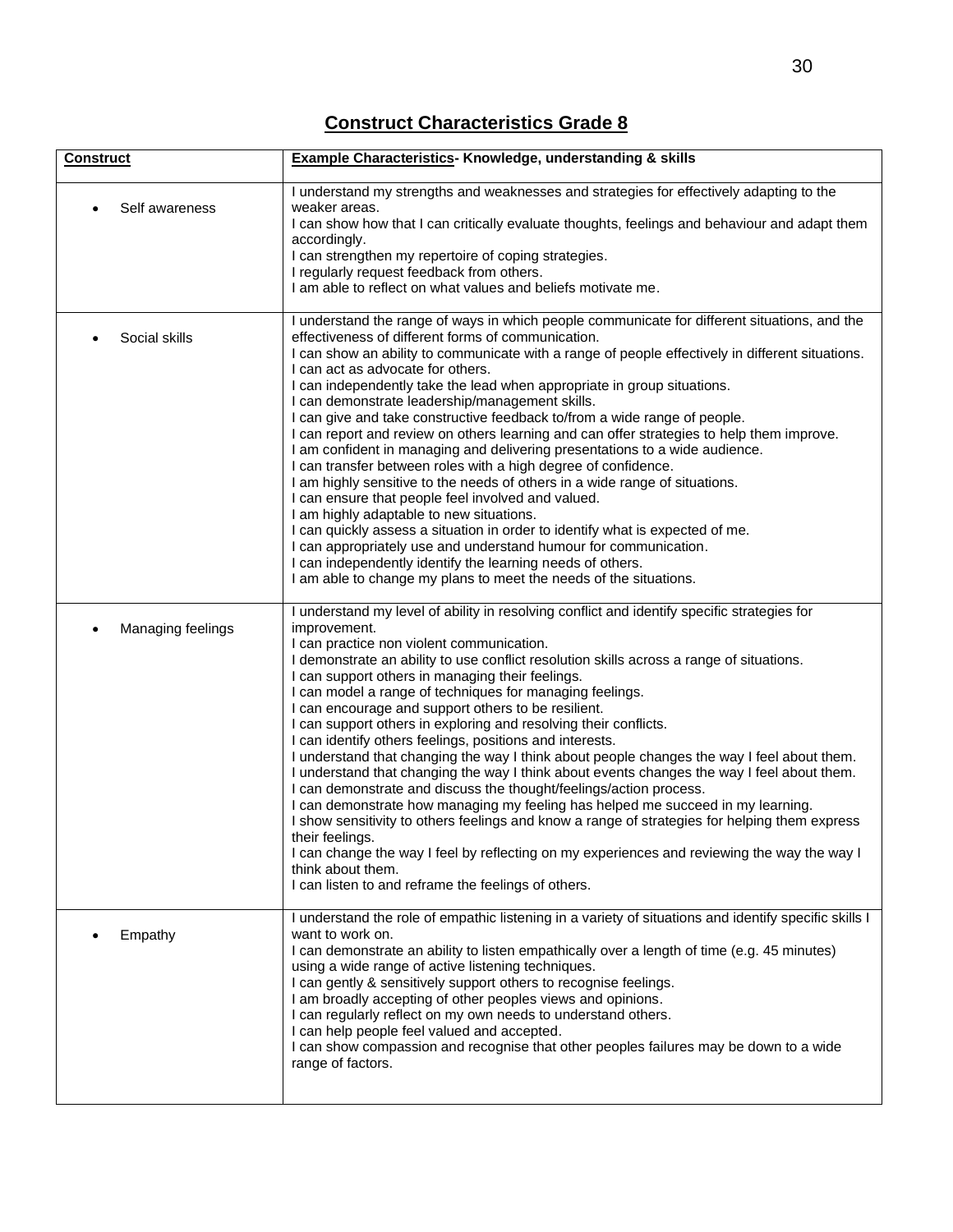|            | I have a well-developed personal vision.                                                                               |
|------------|------------------------------------------------------------------------------------------------------------------------|
| Motivation | can describe what inspires me.                                                                                         |
|            | I know how to focus my attention and avoid distractions, even on difficult tasks.                                      |
|            | understand the importance of personal example in the motivation of others.                                             |
|            | understand how people succeed in motivating others as well as themselves, and the                                      |
|            | importance of vision.                                                                                                  |
|            | can model effective motivation to others.                                                                              |
|            | am able to take on challenging personal tasks (that may not be enjoyable), knowing that<br>they are a means to an end. |
|            | am able to defer my own personal gratification in the pursuit of a wider social/group goal or<br>vision.               |
|            | am prepared to move outside of my comfort zone                                                                         |
|            |                                                                                                                        |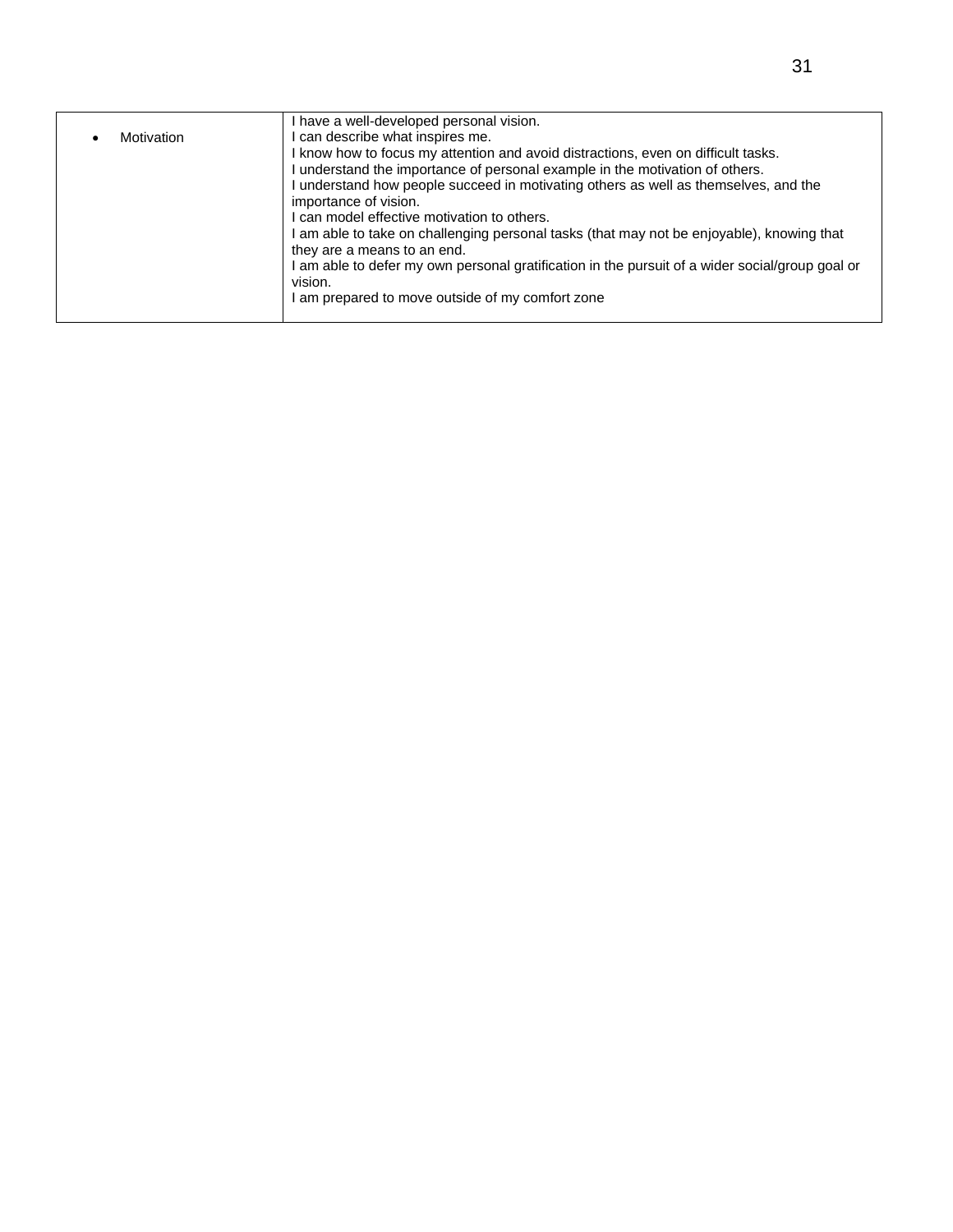#### **APPENDIX 2**



#### **GQAL PEARL SOCIAL AND PERSONAL DEVELOPMENT**

#### **INVOLVED ASSESSOR MARK RECORD**

**CENTRE NAME: INVOLVED ASSESSOR NAME:** 

#### **CANDIDATE NAME: GRADE FOR ENTRY:**

| <b>CONSTRUCT</b>                                                   | <b>ASSESSMENT 1</b>                                            | <b>ASSESSMENT 2</b> | <b>ASSESSMENT 3</b> |  |  |  |  |  |  |  |  |
|--------------------------------------------------------------------|----------------------------------------------------------------|---------------------|---------------------|--|--|--|--|--|--|--|--|
| <b>SELF-AWARENESS</b><br>Knowledge,                                | DATE:                                                          | DATE:               | DATE:               |  |  |  |  |  |  |  |  |
| understanding and skills                                           | <b>MARK:</b>                                                   | <b>MARK:</b>        | <b>MARK:</b>        |  |  |  |  |  |  |  |  |
| <b>COMMENTS TO SUPPORT SELF-AWARENESS ASSESSMENT DECISIONS:</b>    |                                                                |                     |                     |  |  |  |  |  |  |  |  |
| <b>SOCIAL SKILLS</b><br>Knowledge,                                 | DATE:                                                          | DATE:               | DATE:               |  |  |  |  |  |  |  |  |
| understanding and skills                                           | <b>MARK:</b>                                                   | <b>MARK:</b>        | <b>MARK:</b>        |  |  |  |  |  |  |  |  |
|                                                                    | <b>COMMENTS TO SUPPORT SOCIAL SKILLS ASSESSMENT DECISIONS:</b> |                     |                     |  |  |  |  |  |  |  |  |
| <b>MANAGING FEELINGS</b><br>Knowledge,                             | DATE:                                                          | DATE:               | DATE:               |  |  |  |  |  |  |  |  |
| understanding and skills                                           | <b>MARK:</b>                                                   | <b>MARK:</b>        |                     |  |  |  |  |  |  |  |  |
| <b>COMMENTS TO SUPPORT MANAGING FEELINGS ASSESSMENT DECISIONS:</b> |                                                                |                     |                     |  |  |  |  |  |  |  |  |
| <b>EMPATHY</b><br>Knowledge,                                       | DATE:                                                          | DATE:               | DATE:               |  |  |  |  |  |  |  |  |
| understanding and skills                                           | <b>MARK:</b>                                                   | <b>MARK:</b>        | <b>MARK:</b>        |  |  |  |  |  |  |  |  |
| <b>COMMENTS TO SUPPORT EMPATHY ASSESSMENT DECISIONS:</b>           |                                                                |                     |                     |  |  |  |  |  |  |  |  |
| <b>MOTIVATION</b>                                                  | DATE:                                                          | DATE:               | DATE:               |  |  |  |  |  |  |  |  |
| Knowledge,<br>understanding and skills                             | <b>MARK:</b>                                                   | <b>MARK:</b>        | <b>MARK:</b>        |  |  |  |  |  |  |  |  |
| <b>COMMENTS TO SUPPORT MOTIVATION ASSESSMENT DECISIONS:</b>        |                                                                |                     |                     |  |  |  |  |  |  |  |  |
| <b>TOTAL MARK (out of 25)</b>                                      |                                                                |                     |                     |  |  |  |  |  |  |  |  |

**I CAN CONFIRM THAT ASSESSMENT FOR THIS CANDIDATE HAS TAKEN PLACE ON THE DATES RECORDED**

**SIGNATURE…………………………………………………………………………………………………………………………**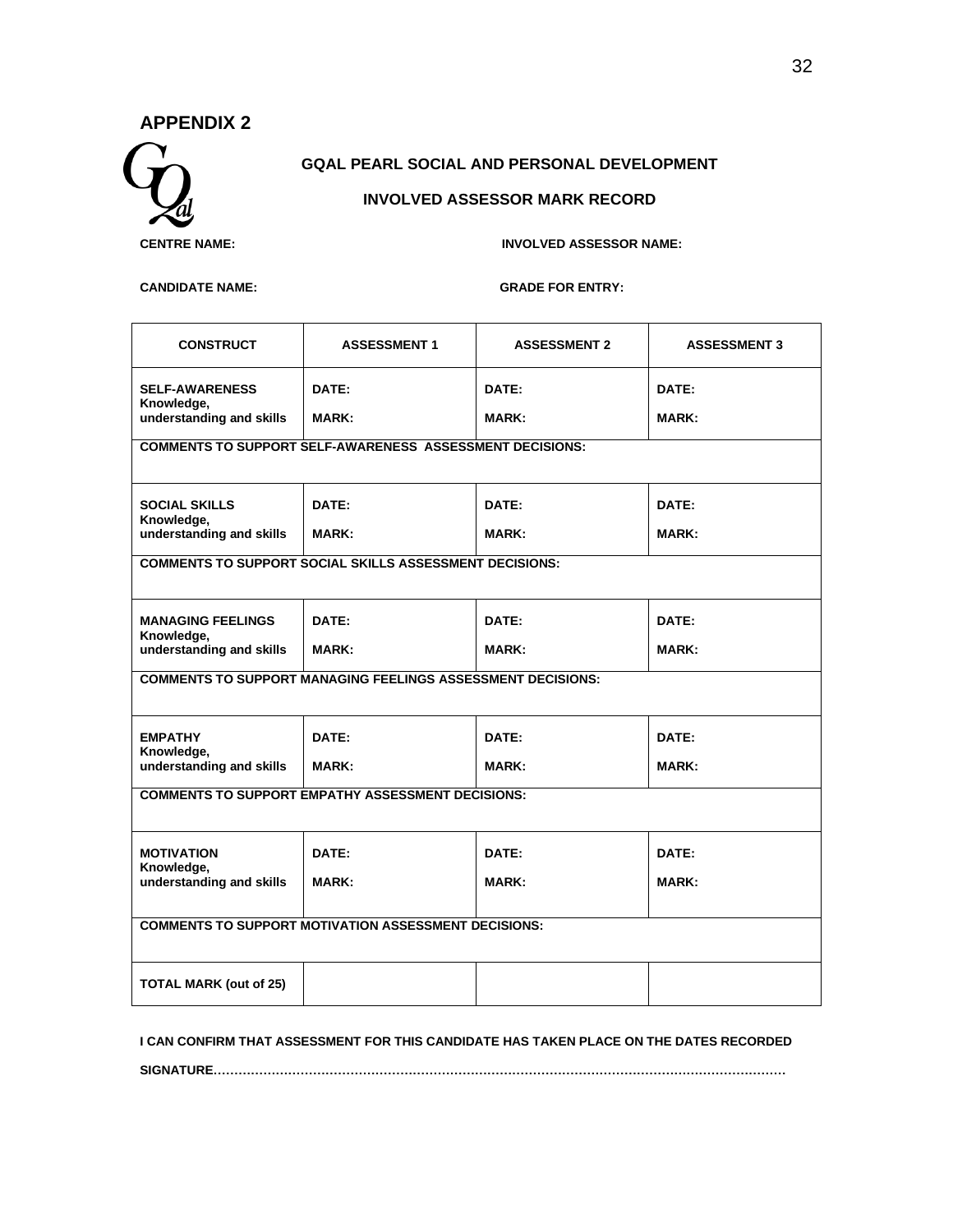

#### **GQAL PEARL SOCIAL AND PERSONAL DEVELOPMENT**

#### **INVOLVED ASSESSOR MARK RECORD (EXEMPLAR)**

| <b>CENTRE NAME:</b> |  |
|---------------------|--|
|---------------------|--|

#### **CENTRE NAME: INVOLVED ASSESSOR NAME:**

**CANDIDATE NAME: GRADE FOR ENTRY: 2**

| <b>CONSTRUCT</b>                                                                                                                                                                                                                                                                                                                                                                                                             | <b>ASSESSMENT 1</b>                                                                                                              | <b>ASSESSMENT 2</b>                                                                                                                                                                                                       | <b>ASSESSMENT 3</b> |  |  |  |  |  |  |  |
|------------------------------------------------------------------------------------------------------------------------------------------------------------------------------------------------------------------------------------------------------------------------------------------------------------------------------------------------------------------------------------------------------------------------------|----------------------------------------------------------------------------------------------------------------------------------|---------------------------------------------------------------------------------------------------------------------------------------------------------------------------------------------------------------------------|---------------------|--|--|--|--|--|--|--|
| <b>SELF-AWARENESS</b><br>Knowledge,<br>understanding and skills                                                                                                                                                                                                                                                                                                                                                              | DATE:<br>MARK: 3                                                                                                                 | DATE:<br>MARK: 4                                                                                                                                                                                                          | DATE:<br>MARK: 5    |  |  |  |  |  |  |  |
| <b>COMMENTS TO SUPPORT SELF-AWARENESS ASSESSMENT DECISIONS:</b><br>Most aspects of grade exceeded in final assessment. For example, knows how thoughts and feelings affect<br>behaviour. Demonstarated strategies to avoid negative behaviour. Gave examples of problems that occurred<br>within the assessment activity and was able to discuss these effectively.                                                          |                                                                                                                                  |                                                                                                                                                                                                                           |                     |  |  |  |  |  |  |  |
| <b>SOCIAL SKILLS</b><br>Knowledge,<br>understanding and skills                                                                                                                                                                                                                                                                                                                                                               | DATE:<br>MARK: 2                                                                                                                 | DATE:<br>MARK: 4                                                                                                                                                                                                          | DATE:<br>MARK: 5    |  |  |  |  |  |  |  |
| <b>COMMENTS TO SUPPORT SOCIAL SKILLS ASSESSMENT DECISIONS:</b><br>Most aspects of grade exceeded in final assessment. Group work skills developed considerably during course<br>and assessments. Involved others. Friendly. Prepared. Focussed. Not distracted. Effective negotiation skills<br>observed. Helped and supported others during activities. Understands own role within group. Positive approach<br>throughout. |                                                                                                                                  |                                                                                                                                                                                                                           |                     |  |  |  |  |  |  |  |
| <b>MANAGING FEELINGS</b><br>Knowledge,<br>understanding and skills                                                                                                                                                                                                                                                                                                                                                           | DATE:<br>MARK: 2                                                                                                                 | DATE:<br>MARK: 3                                                                                                                                                                                                          | DATE:<br>MARK: 4    |  |  |  |  |  |  |  |
|                                                                                                                                                                                                                                                                                                                                                                                                                              | <b>COMMENTS TO SUPPORT MANAGING FEELINGS ASSESSMENT DECISIONS:</b><br>Solution offered and was accepted by the rest of the team. | Appropriate interaction with others. Described own feelings when activity not gone to plan. Was able to manage<br>negative feedback from another group member and was able to move on from potential difficult situation. |                     |  |  |  |  |  |  |  |
| <b>EMPATHY</b><br>Knowledge,<br>understanding and skills                                                                                                                                                                                                                                                                                                                                                                     | DATE:<br>MARK: 2                                                                                                                 | DATE:<br><b>MARK:</b><br>4                                                                                                                                                                                                | DATE:<br>MARK: 4    |  |  |  |  |  |  |  |
| <b>COMMENTS TO SUPPORT EMPATHY ASSESSMENT DECISIONS:</b><br>Empathy skills observed. Listening skills used well when supporting another group member. Further evidence<br>recorded in centre as part of informal observation records.                                                                                                                                                                                        |                                                                                                                                  |                                                                                                                                                                                                                           |                     |  |  |  |  |  |  |  |
| <b>MOTIVATION</b><br>Knowledge,<br>understanding and skills                                                                                                                                                                                                                                                                                                                                                                  | DATE:<br>MARK: 3                                                                                                                 | DATE:<br>MARK: 4                                                                                                                                                                                                          | DATE:<br>MARK: 5    |  |  |  |  |  |  |  |
| <b>COMMENTS TO SUPPORT MOTIVATION ASSESSMENT DECISIONS:</b><br>Gave examples of long and short term goals. Knows what needs to be done to achieve and has clear strategy to<br>do this. Positive steps taken to progress in to a new work role - even though this requires further training. Is a<br>reliable member of the team. Skills developed as course progressed.                                                     |                                                                                                                                  |                                                                                                                                                                                                                           |                     |  |  |  |  |  |  |  |
| <b>TOTAL MARK (out of 25)</b>                                                                                                                                                                                                                                                                                                                                                                                                | 12                                                                                                                               | 19                                                                                                                                                                                                                        | 23                  |  |  |  |  |  |  |  |

**I CAN CONFIRM THAT ASSESSMENT FOR THIS CANDIDATE HAS TAKEN PLACE ON THE DATES RECORDED**

**SIGNATURE…………………………………………………………………………………………………………………………**